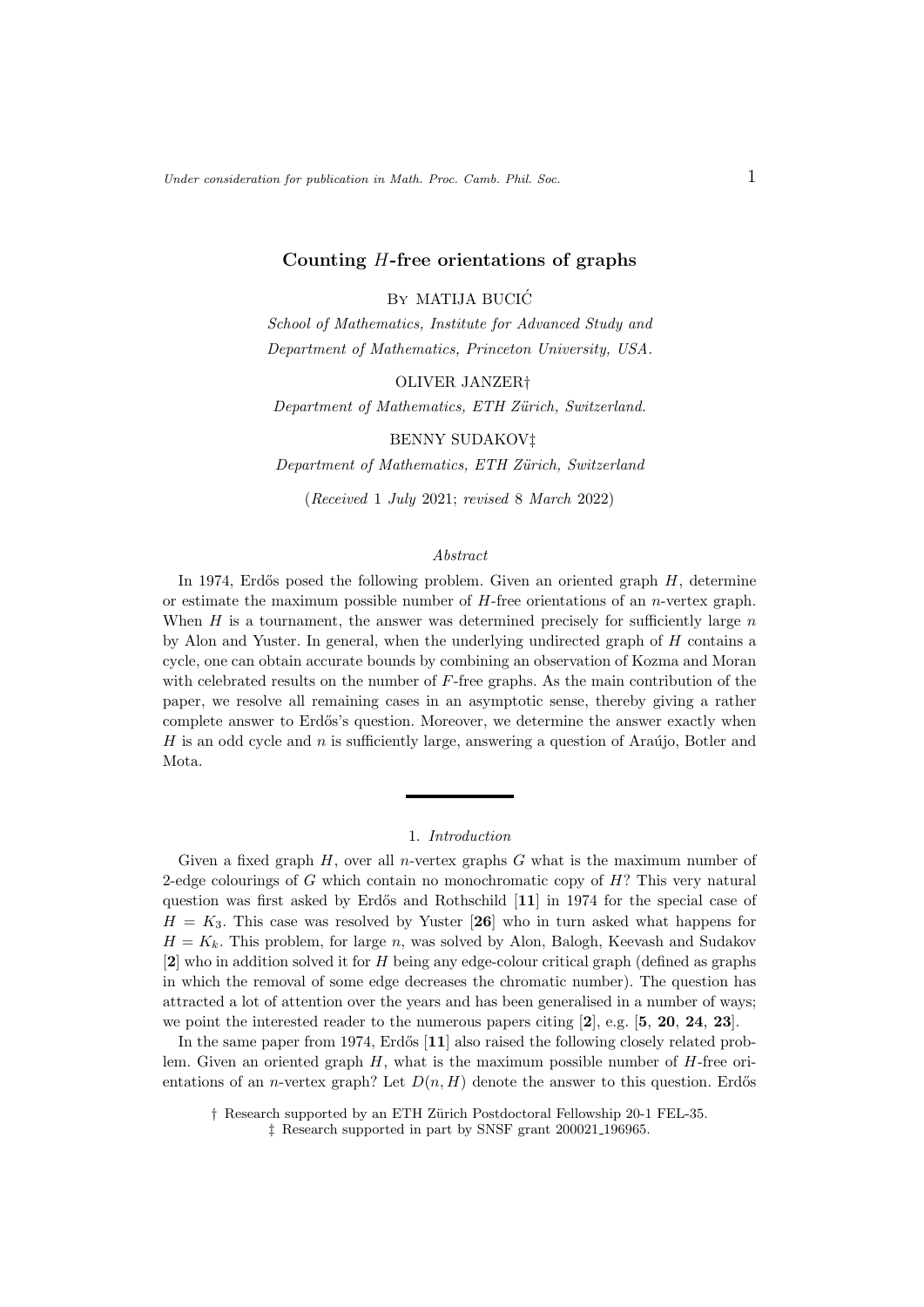asked to determine or estimate  $D(n, H)$ . For an undirected graph F, let  $\exp(n, F)$  be the maximum number of edges in an *n*-vertex  $F$ -free graph. Writing  $F$  for the underlying undirected graph of H, we have a trivial lower bound  $D(n, H) \geq 2^{\exp(n, F)}$  since if G is an F-free graph, then any orientation of G is  $H$ -free. Alon and Yuster [3] showed that when  $H$  is a tournament, this simple lower bound gives the correct answer. That is, if  $T$  is a tournament on k vertices, then  $D(n,T) = 2^{t_{k-1}(n)}$  holds for sufficiently large n, where  $t_{k-1}(n)$  denotes the number of edges in the  $(k-1)$ -partite Turán graph on n vertices. Their general argument, which follows the approach used in [2], relies on a regularity lemma and hence results in a requirement for  $n$  to be extremely large. For the special case of 3-vertex tournaments they give a different approach which solves the problem for the transitive tournament on three vertices for all  $n$  and only requires  $n$  to be larger than about 10000 for the directed 3-cycle  $C_3$  (here and below,  $C_k$  denotes the directed  $k$ -cycle with the standard orientation). As an aside, we remark that the number of  $H$ -free orientations of a random graph  $G = G(n, p)$  has also been studied for various choices of H, e.g. for  $H = C_k$  (see [1, 10]). Recently, Araújo, Botler and Mota [4] determined  $D(n, C_3)$  for all values of n and asked what happens if H is a directed cycle of arbitrary length, even if we are only interested in the case of large n. Our first result is an exact answer to their question for odd cycles.

**Theorem 1·1.** For any  $k \ge 1$  there exists  $n_0 = n_0(k)$  such that if  $n \ge n_0$ , then

$$
D(n, C_{2k+1}) = 2^{\lfloor n^2/4 \rfloor}.
$$

In fact, our argument, which follows closely the ideas of both  $[2]$  and  $[3]$ , applies for any H which is an orientation of an edge-colour critical graph, showing that  $D(n, H)$  $2^{\text{ex}(n,F)}$  for large enough n in such cases.

A natural next question is what happens for other graphs. As suggested by Erdős, obtaining an approximate understanding of the answer is already interesting. Using a short and beautiful argument involving a version of the classical Sauer–Shelah lemma on VC dimension of sets, Kozma and Moran [19] proved that the number of orientations of a fixed graph G without H is always at most the number of  $F$ -free subgraphs of  $G$ , where as usual  $F$  is the underlying graph of  $H$ . Hence, one can obtain upper bounds for  $D(n, H)$  from known results on the number of *n*-vertex F-free graphs, which is an extensively studied subject on its own.

In the following result we trade precision for generality. It is obtained by combining the result of Kozma and Moran with that of Erdős, Frankl and Rödl [13].

**Proposition 1.2.** Given an oriented graph  $H$  with underlying graph  $F$ , then

$$
D(n, H) = 2^{\exp(n, F) + o(n^2)}.
$$

This result establishes the answer up to lower order terms for any oriented graph whose underlying graph is non-bipartite, since  $ex(n, F) = \Theta(n^2)$  for any non-bipartite F. The case of bipartite underlying graphs turns out to be more difficult, mostly due to the fact that their Turán numbers are much less well understood. The next proposition relies on a result of Ferber, McKinley and Samotij [15].

**Proposition 1.3.** Let F be a graph containing a cycle, and assume that there exists a real number  $\alpha$  such that  $ex(n, F) = \Theta(n^{\alpha})$ . Then for any orientation H of F, we have

$$
D(n, H) = 2^{\Theta(n^{\alpha})}.
$$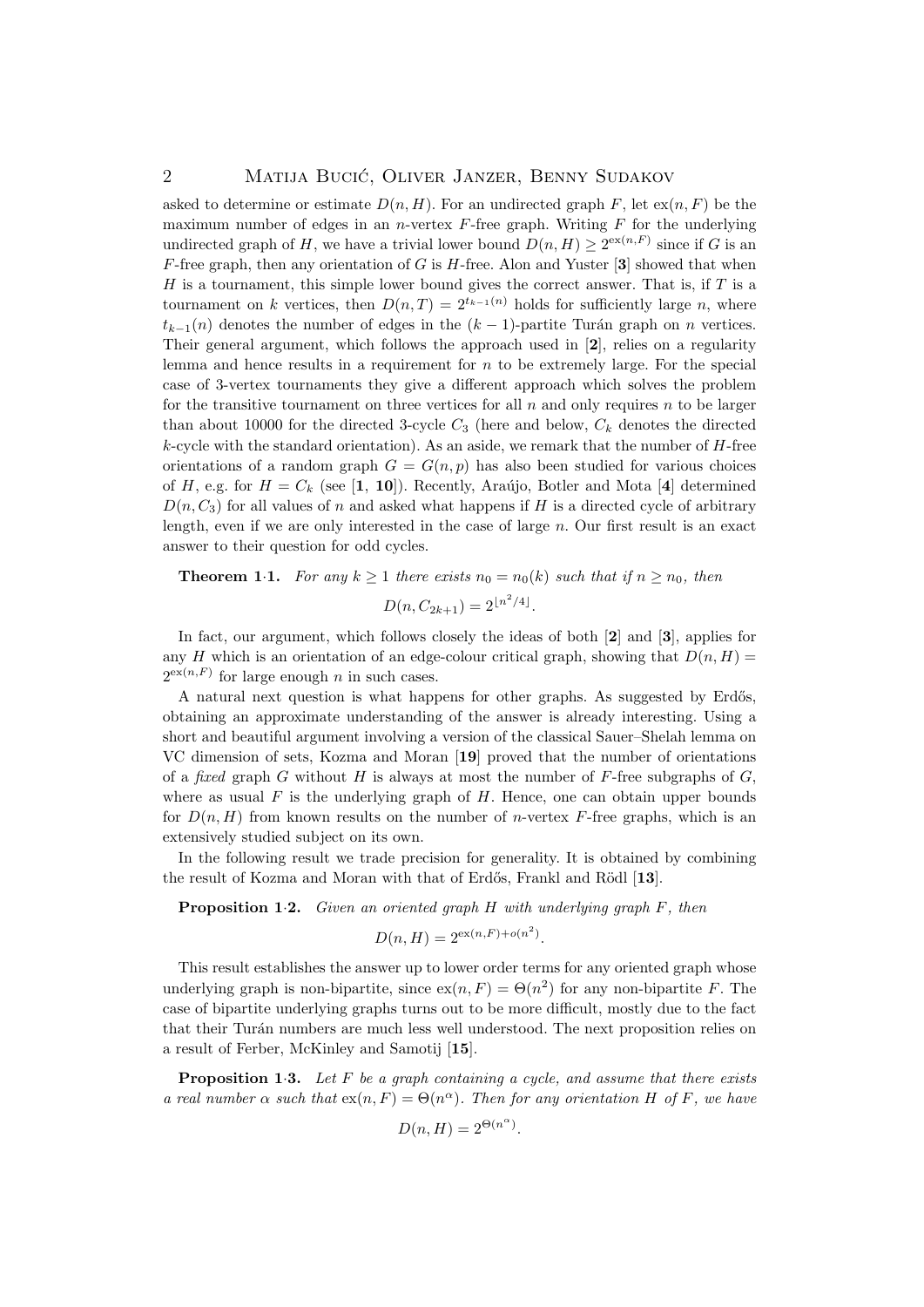Although it is generally believed that such an  $\alpha$  exists for every bipartite graph  $F$ , this is still a wide open conjecture. For a survey of the vast literature about the extremal number of bipartite graphs, see [16].

The above results provide us with good understanding of  $D(n, H)$  whenever the underlying graph of  $H$  contains a cycle. This leads to the natural question of what happens in the remaining case, namely when  $H$  is an orientation of a forest  $F$ . Since in this case  $ex(n, F) = \Theta(n)$  (provided that F has at least two edges), we have  $D(n, H) = 2^{\Omega(n)}$ . On the other hand, the approach of bounding  $D(n, H)$  with the number of *n*-vertex F-free graphs only gives  $D(n, H) = 2^{O(n \log n)}$ . Up to this point, all the results are consistent with  $D(n, H) = 2^{\Theta(\text{ex}(n, F))}$ , which might suggest that in the remaining cases, when H is an orientation of a forest  $F$ , the same should hold.

As a natural starting point one might ask what happens with perhaps the simplest example of an oriented forest, namely the directed path on  $k$  edges, which we denote by  $P_k$ . We show that in this case the trivial lower bound is indeed tight up to a multiplicative absolute constant in the exponent.

**Theorem 1.4.** For any  $k \geq 2$  and any  $n \in \mathbb{N}$ ,

$$
D(n, P_k) \le 2^{3kn}.
$$

This result also suggests that  $D(n, H)$  should always be  $2^{\Theta(\text{ex}(n, F))}$ . However, perhaps surprisingly, it turns out that this is not the case. As we will see in a moment, there are even orientations of a path for which the answer is  $2^{\Theta(n \log n)}$ . We completely resolve the remaining cases by showing that for every oriented forest  $H$  with at least two edges, either  $D(n, H) = 2^{\Theta(n)}$  or  $D(n, H) = 2^{\Theta(n \log n)}$ . We also provide a precise characterisation for when each case occurs.

An oriented graph H is said to be *antidirected* if there exists a bipartition  $V(H) = A \cup B$ of the vertex set such that every  $u \in A$  has 0 incoming edges and every  $v \in B$  has 0 outgoing edges. It is not too hard to see that antidirected forests are exactly those oriented forests  $H$  with the property that any *n*-vertex directed graph with at least  $C_n$  edges, for sufficiently large C, contains H. So in particular,  $D(n, H) = 2^{\Theta(n)}$  for any antidirected forest H. Despite this it turns out that there are many more oriented forests for which the answer is also  $2^{\Theta(n)}$ . The following definition precisely captures all such oriented forests.

**Definition.** We call an oriented graph  $H$  1-almost antidirected if there exists a bipartition  $V(H) = A \cup B$  of the vertex set such that there are no edges inside H[A] and  $H[B]$ , every  $u \in A$  has at most one incoming edge and every  $v \in B$  has at most one outgoing edge.

For example, the path with the usual orientation is 1-almost antidirected, but there are orientations which are not. See Figure 1 for an orientation of the path with 5 vertices which is not 1-almost antidirected (the second and the fourth vertex must be on the same side in a bipartition, but the former has two out-edges and the latter has two in-edges).

We are now ready to state the value of  $D(n, H)$  for oriented forests.

Theorem 1·5. Let H be an oriented forest with at least two edges. Then

$$
D(n, H) = \begin{cases} 2^{\Theta(n)} & \text{if } H \text{ is 1-almost antidirected} \\ 2^{\Theta(n \log n)} & \text{otherwise.} \end{cases}
$$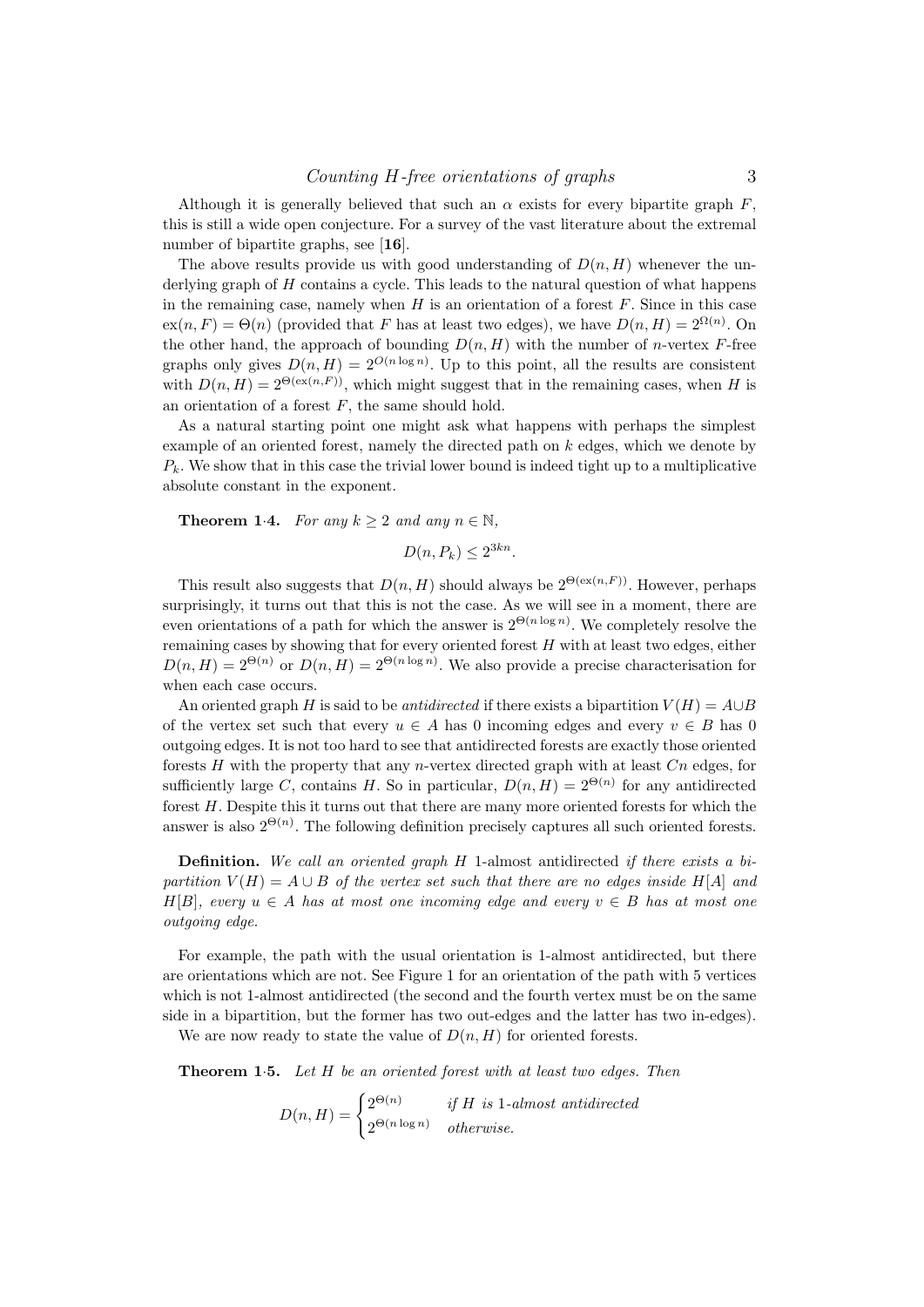4 Matija Bucic, Oliver Janzer, Benny Sudakov ´ Q : D(n, Q) = 2Θ(<sup>n</sup> log <sup>n</sup>) P<sup>4</sup> : D(n, P4) = 2Θ(n)

Fig. 1: Q is an example of an oriented path which is not 1-almost antidirected

Notation. In this paper, no loops, multiple edges or bidirected edges are allowed in our oriented graphs. The underlying (undirected) graph of an oriented graph is the graph obtained by removing the orientations from all edges. An in-neighbour  $u$  of a vertex  $v$  is a vertex for which uv is an edge. An in-leaf in an oriented tree is a leaf whose only edge is directed towards the leaf. We define out-neighbours and out-leaves analogously.

### 2. Counting H-free orientations of graphs

### 2·1. General oriented graphs

In this section, we show how to deduce Proposition 1·2 and Proposition 1·3 from known results.

Let  $H$  be an arbitrary oriented graph. As before, let us write  $F$  for the underlying undirected graph of H. For a graph  $G$ , write  $D(G, H)$  for the number of H-free orientations of G and denote by  $N(G, F)$  the number of F-free spanning subgraphs of G. Moreover, write  $N(n, F)$  for the number of F-free graphs with vertex set [n]. Kozma and Moran [19] proved that  $N(G, F)$  is an upper bound for  $D(G, H)$ .

**Theorem 2.1** (Kozma–Moran [19]). Let F be an undirected graph and let H be an orientation of F. Then for any undirected graph G,

$$
D(G, H) \le N(G, F).
$$

In particular, for any  $n \in \mathbb{N}$ ,

$$
D(n, H) \le N(n, F).
$$

Perhaps surprisingly, the proof uses an inequality about set systems. Given a set system A on ground set X, we say that  $S \subset X$  is *shattered* by A if for every  $T \subset S$ , there exists some  $A \in \mathcal{A}$  with  $A \cap S = T$ . Let us write  $str(\mathcal{A})$  for the collection of subsets of X which are shattered by A. A general version of the celebrated Sauer–Shelah lemma [22] states that  $|\mathcal{A}| \leq |\text{str}(\mathcal{A})|$ .

To see that this inequality implies Theorem 2.1, fix an orientation  $Q$  of  $G$ . Identify the power set of  $E(G)$  with the set of orientations of G by identifying  $A \subset E(G)$  with the orientation of G which differs from  $Q$  precisely on the edge set A. Let  $A$  be the collection of subsets of  $E(G)$  which are identified with H-free orientations of G. Clearly,  $|\mathcal{A}| = D(G, H)$ . On the other hand, assume that some  $S \subset E(G)$  is shattered by A. Then the graph formed by the edges in S is F-free. Indeed, if it did contain  $F$  as a subgraph, then there would exist an orientation of the edges in  $S$  which contains a copy of  $H$ . This means that S could not be shattered by A. Thus,  $|\text{str}(\mathcal{A})| \leq N(G, F)$  and Theorem 2.1 follows.

The function  $N(n, F)$  has been extensively studied. Similarly to  $D(n, H)$ , we have the trivial lower bound  $N(n, F) \geq 2^{\text{ex}(n, F)}$  since if G is an F-free graph, then any subgraph of  $G$  is also  $F$ -free. This has been shown to be almost tight first for complete graphs by Erdős, Kleitman and Rothschild [14] and then for general non-bipartite graphs by Erdős, Frankl and Rödl [13], who proved that  $N(n, F) = 2^{\text{ex}(n, F) + o(n^2)}$  (see [6] for an improved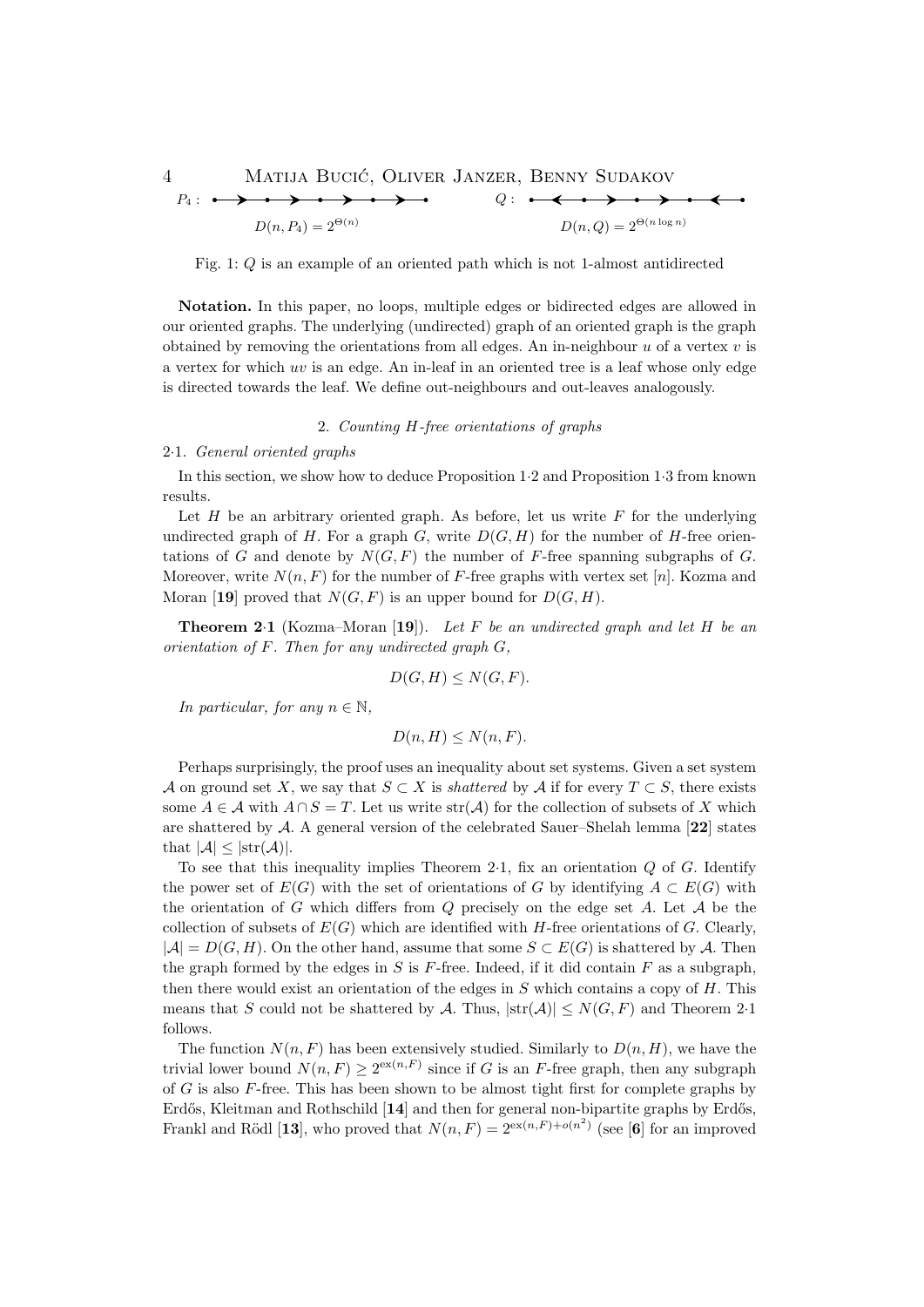error term). Combined with Theorem 2.1 and the trivial lower bound for  $D(n, H)$ , this implies Proposition 1·2.

However, this gives an unsatisfactory answer for bipartite graphs  $F$  as in that case  $ex(n, F) = O(n^{2-\epsilon_F})$  for some  $\epsilon_F > 0$ . Since any F-free graph on vertex set [n] has at most  $ex(n, F)$  edges, we get a straightforward upper bound

$$
N(n, F) \le \sum_{k=0}^{\exp(n, F)} \binom{\binom{n}{2}}{k},
$$

which implies that  $N(n, F) \leq 2^{C \cdot (n, F) \cdot \log n}$  for some constant C. The logarithmic factor is necessary when  $F$  is acyclic with maximum degree at least 2. Indeed, in this case  $ex(n, F) = O(n)$ , but it is easy to see that there are  $2^{\Omega(n \log n)}$  graphs on vertex set [n] with maximum degree 1. On the other hand, it is not known in general whether the logarithmic factor is necessary for graphs that contain a cycle. In this direction, settling a classical conjecture of Erdős it was shown by Morris and Saxton [21] that  $N(n, C_{2k}) = 2^{O_k(n^{1+1/k})}$ , generalising a previous result of Kleitman and Winston [17], and complementing the classical Bondy–Simonovits bound  $ex(n, C_{2k}) = O_k(n^{1+1/k})$  [9]. Balogh and Samotij [7, 8] established a similar result for complete bipartite graphs in place of even cycles. These results were generalised greatly by Ferber, McKinley and Samotij  $[15]$ . They showed that if F is a graph containing a cycle and there are positive constants  $\alpha$  and A such that  $ex(n, F) \leq An^{\alpha}$ , then there exists a constant C depending only on  $\alpha$ , A and F such that for all n,  $N(n, F) \leq 2^{Cn^{\alpha}}$ . This result, combined with Theorem 2.1 and  $D(n, H) \geq 2^{\text{ex}(n, F)}$ , implies Proposition 1.3.

### 2·2. Directed path

In this subsection we will prove Theorem 1.4. Let  $G$  be an *n*-vertex graph. Our task is to show that there are at most  $2^{3kn}$  orientations of G which do not contain  $P_k$ . Let us fix a canonical ordering of the vertices of G. We will count the number of orientations with the help of the following algorithm. It takes as input an orientation of  $G$ . In each step, it processes a vertex and updates the current "state" for every vertex that has not been processed yet. We will show that, provided the orientation is  $P_k$ -free, the potential states are severely restricted. We then use this to bound the number of possible orientations.

**Algorithm:** Initially, we assign to every vertex v a state  $(a_v, b_v) = (0, 0)$ . At step i we have a sequence of already processed vertices  $v_1, \ldots, v_{i-1}$  and possibly the next vertex to be processed  $v_i$ .

- If  $v_i$  is not specified, it is chosen as a vertex in  $V(G) \setminus \{v_1, \ldots, v_{i-1}\}\$  with largest  $a_{v_i}$ , breaking ties by choosing such a  $v_i$  first in the canonical ordering.
- We now proceed to process  $v_i$ . We consider all edges between  $v_i$  and not already processed vertices.
	- If all these edges are oriented towards  $v_i$ , we do not specify  $v_{i+1}$  and continue to the next step.
	- Otherwise we choose  $v_{i+1}$  to be the out-neighbour v of  $v_i$  with largest value of  $b_v$  (breaking ties by choosing such a v first in the canonical ordering) and
		- we increase  $a_u$  by one for any (non-processed) out-neighbour u of  $v_i$  and
		- we increase  $b_u$  by one for any (non-processed) in-neighbour u of  $v_i$  which had  $b_u \leq b_{v_{i+1}}$ .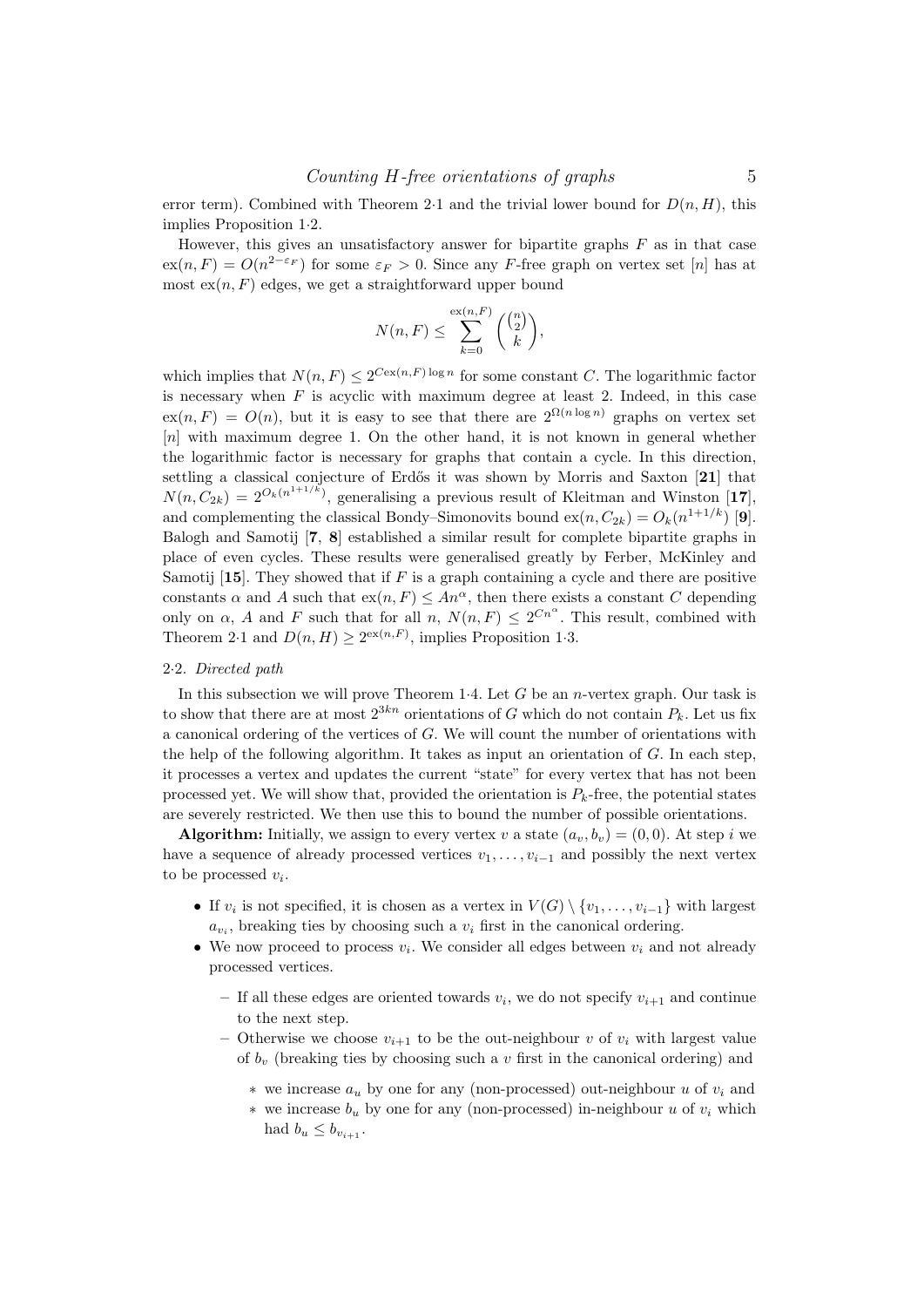Let us first motivate what is going on here. The algorithm reveals the orientation of the edges of G bit by bit; specifically at step i it will reveal the orientation of all (not already revealed) edges incident to  $v_i$ , the vertex we are currently processing. In particular, by the end of step  $i$  the algorithm has revealed the orientation of all edges incident to  $v_1, \ldots, v_i$ . Note that the orientation of these edges determines uniquely the first *i* steps of the algorithm, regardless of how the remaining edges are oriented (in other words, the algorithm is by this point completely independent of the orientation of the remaining edges). Roughly speaking, we think of the states  $a_v$  and  $b_v$  as the length of a directed path ending and starting at  $v$ , respectively, only using the already revealed edges, or in other words using only already processed vertices (apart from  $v$  itself). This is captured more precisely in the following lemma.

**Lemma 2.2.** If the algorithm assigned state  $(a_v, b_v)$  to v (at any time) then the orientation contains a directed path of length  $a_v$  ending in v and a path of length  $b_v - 1$ starting with v.

*Proof.* Let  $v_1, \ldots, v_n$  be the order in which the vertices are processed. Observe that both  $a_v$  and  $b_v$  are non-decreasing throughout the process and are never updated once we process v. Let  $a_t, b_t$  denote the final value of  $a_{v_t}, b_{v_t}$  so in particular at the point when we process  $v_t$ .

We are first going to show by induction on t that there is a path of length at least  $a_t$ ending in  $v_t$  which only uses previously processed vertices. For the base case  $t = 1$ , we know that  $a_1 = 0$  so the claim trivially holds. Now given  $v_t$ , let  $i < t$  be the last step at which point  $a_{v_t}$  was updated (if  $a_{v_t}$  was never updated, then  $a_t = 0$  and our claim is trivial). Take the smallest j such that  $v_j, v_{j+1}, \ldots, v_i$  form a directed path oriented towards  $v_i$ . In particular, this means that  $v_j$  was not an out-neighbour of  $v_{j-1}$  and it was chosen as a vertex with maximum  $a_v$  among all yet unprocessed vertices. As  $v_t$  was not yet processed at this stage, it follows that we had  $a_{v_t} \le a_{v_j}$  at step j. Since after this point  $a_{v_t}$  could only have been incremented when processing  $v_j, \ldots, v_i$ , we know that  $a_t \le a_j + i - j + 1$ . In addition, we know by induction that there is a path of length  $a_j$ ending at  $v_i$  and using vertices only from  $\{v_1, \ldots, v_j\}$  to which we can append  $v_j \ldots v_i v_t$ to obtain the desired path of length  $a_j + i - j + 1 \ge a_t$ .

Turning now to the  $b_v$ 's, we are going to show by induction on t that there is a path of length at least  $b_t-1$  starting with  $v_t$ , which otherwise only uses vertices in  $\{v_1, \ldots, v_{t-2}\}.$ The base case  $t = 1$  is trivial. Also, observe that if  $b_{v_t}$  got incremented at most once, i.e.  $b_t \leq 1$ , the claim also holds trivially. Let us now consider the penultimate (second to last) step i at which point  $b_{v_t}$  was updated. Observe that by definition, our algorithm will only increment  $b_{v_t}$  when processing  $v_j$  if  $v_tv_j$  is an edge and  $v_jv_{j+1}$  is an edge. In particular, this implies that we did not update  $b_{v_t}$  at step  $t-1$ , and hence  $i \leq t-3$ , since we chose i to be the penultimate step which updated  $b_{v_t}$ . The fact that we incremented  $b_{v_t}$  when processing  $v_i$  means that at that time  $b_{v_t}$  was at most  $b_{v_{i+1}}$ . Since this was the penultimate time  $b_v$ , was incremented, we know that  $b_t \leq b_{i+1} + 2$ . By induction we can find a path of length  $b_{i+1} - 1$  starting with  $v_{i+1}$  which otherwise only uses vertices from the set  $\{v_1, \ldots, v_{i-1}\}$ . This means that we can prepend  $v_t v_i v_{i+1}$  to this path to obtain a new one of length  $b_{i+1} - 1 + 2 \ge b_i - 1$  which only uses vertices from the set  $\{v_1, \ldots, v_{i+1}\}$  (apart from  $v_t$ ). But  $i \leq t-3$ , so  $\{v_1, \ldots, v_{i+1}\}$  is a subset of  $\{v_1, \ldots, v_{t-2}\}$ , as desired.  $\quad \Box$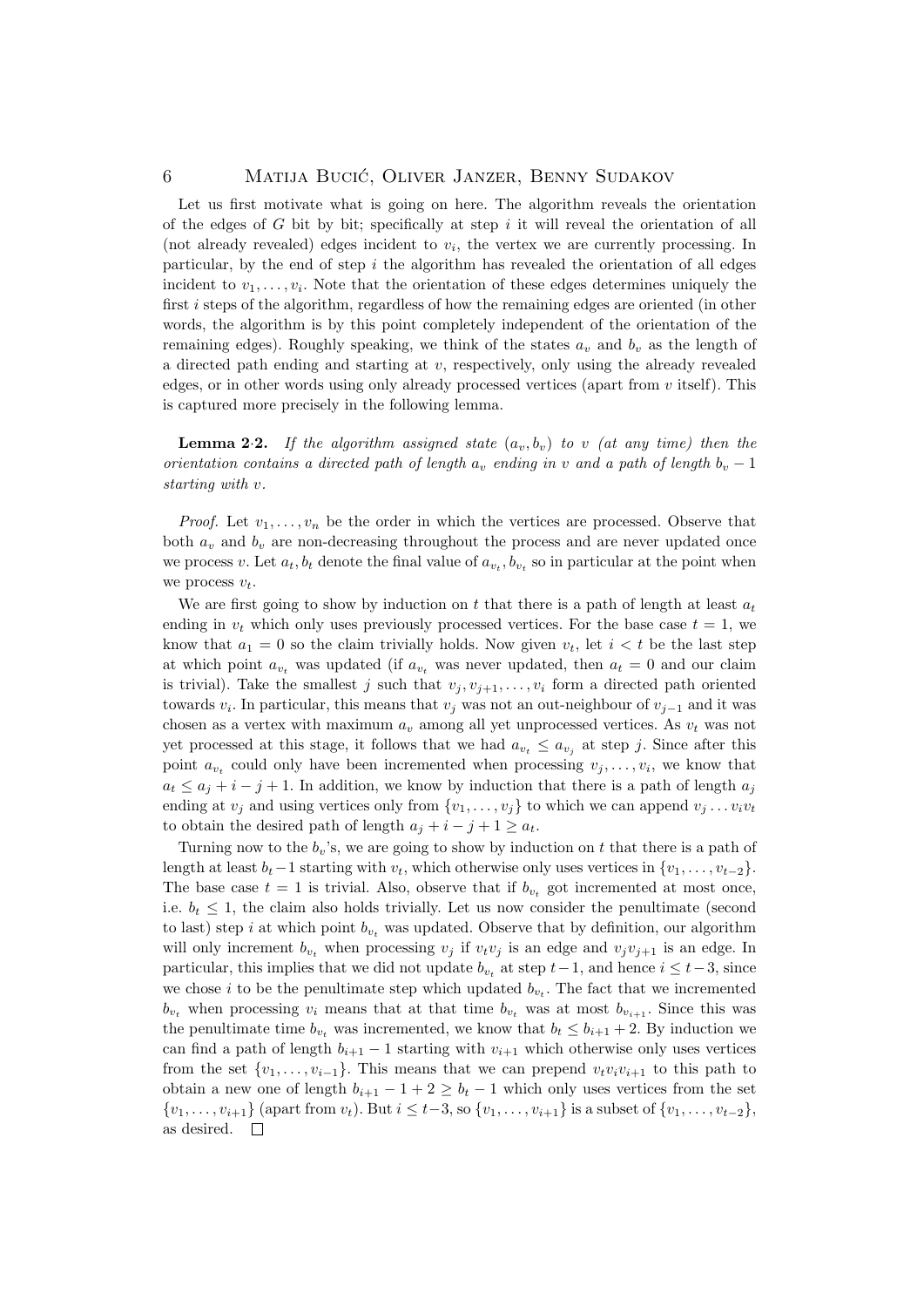The above lemma tells us that if our orientation was  $P_k$ -free, then  $a_v, b_v \leq k$  throughout the process. Keeping this in mind, the following lemma considers the part of the orientation revealed before step  $i$  of our algorithm and gives a bound on the number of ways in which one can complete this partial orientation into a  $P_k$ -free one.

**Lemma 2·3.** Assume that up to step i our algorithm processed vertices  $v_1, \ldots, v_{i-1}$ and assigned the state  $(a_v, b_v)$  to any remaining vertex v. We fix the orientation of edges incident to vertices  $v_1, \ldots, v_{i-1}$  which leads to this state. There are at most

$$
\prod_{v \in V(G) \setminus \{v_1, \dots, v_{i-1}\}} (k+2) \cdot 2^{2k - a_v - b_v}
$$

ways to orient the remaining edges to complete the orientation without creating a  $P_k$ .

Before turning to the proof, note that for  $i = 1$  no part of the orientation was specified and  $a_v, b_v = 0$  for every v, so the lemma tells us there are at most  $(k+2)^{n}2^{2kn} \leq 2^{3kn}$ orientations of G without a  $P_k$ , establishing Theorem 1.4.

*Proof.* Observe first that Lemma 2.2 guarantees that  $a_v, b_v \leq k$  as otherwise any orientation we produce would contain a  $P_k$ .

We will prove this by reverse induction on i. For the base case of  $i = n$  there are no remaining edges to orient so the claim holds trivially, since  $a_{v_n}, b_{v_n} \leq k$ .

Let us assume that it holds if we start from step  $i + 1$  and any state. Given the orientation of the edges incident to  $v_1, \ldots, v_{i-1}$ , we can determine which vertex will be  $v_i$ . We will now consider all the ways in which we can extend our partial orientation to include the orientation of all edges incident to  $v_i$ . That is, we consider all the ways we can orient the edges between  $v_i$  and  $W := V(G) \setminus \{v_1, \ldots, v_i\}$ . For each extended partial orientation, we will use the induction hypothesis to bound the number of ways it can be completed into a  $P_k$ -free orientation. Summing over all choices for the orientation of the edges between  $v_i$  and  $W$ , we will get the desired bound.

If  $v_i$  has all its unspecified edges (i.e. edges to W) oriented towards  $v_i$  then the state of every remaining vertex remains unchanged and the induction hypothesis tells us that there are  $\prod_{v \in W} (k+2) \cdot 2^{2k-a_v-b_v}$  ways to complete it into a  $P_k$ -free orientation.

Otherwise our algorithm will choose  $v_{i+1}$  to maximise  $b_v$  among out-neighbours  $v \in W$ of  $v_i$ . Assume this maximum is equal to b. Let us denote by d the number of neighbours  $v \in W$  of  $v_i$  (in the underlying undirected graph G) which have  $b_v$  at most b. We know that any other neighbour of  $v_i$  in W must be an in-neighbour of  $v_i$  (by maximality of b). In particular, there are at most  $2^d$  orientations of the edges incident to  $v_i$  which result in this choice of b. For any such orientation, we claim that our algorithm increased the sum  $\sum_{v \in W} (a_v + b_v)$  by d. Indeed, any out-neighbour of  $v_i$  had its  $a_v$  incremented and any in-neighbour among the d neighbours with  $b_v \leq b$  had their  $b_v$  incremented. This means that regardless of how we orient, by the induction hypothesis the number of ways to complete any of these orientations is at most  $\frac{1}{2^d} \prod_{v \in W} (k+2) \cdot 2^{2k-a_v-b_v}$ . Since there are  $2^d$  possible orientations of the edges incident to  $v_i$  (given this choice of b) and  $k+1$ choices for  $0 \leq b \leq k$ , this gives at most  $(k+1) \prod_{v \in W} (k+2) \cdot 2^{2k-a_v-b_v}$  different ways to complete our initial orientation. Adding this to the contribution of the case without any out-neighbours of  $v_i$  and using  $a_{v_i}, b_{v_i} \leq k$  we obtain the claimed bound.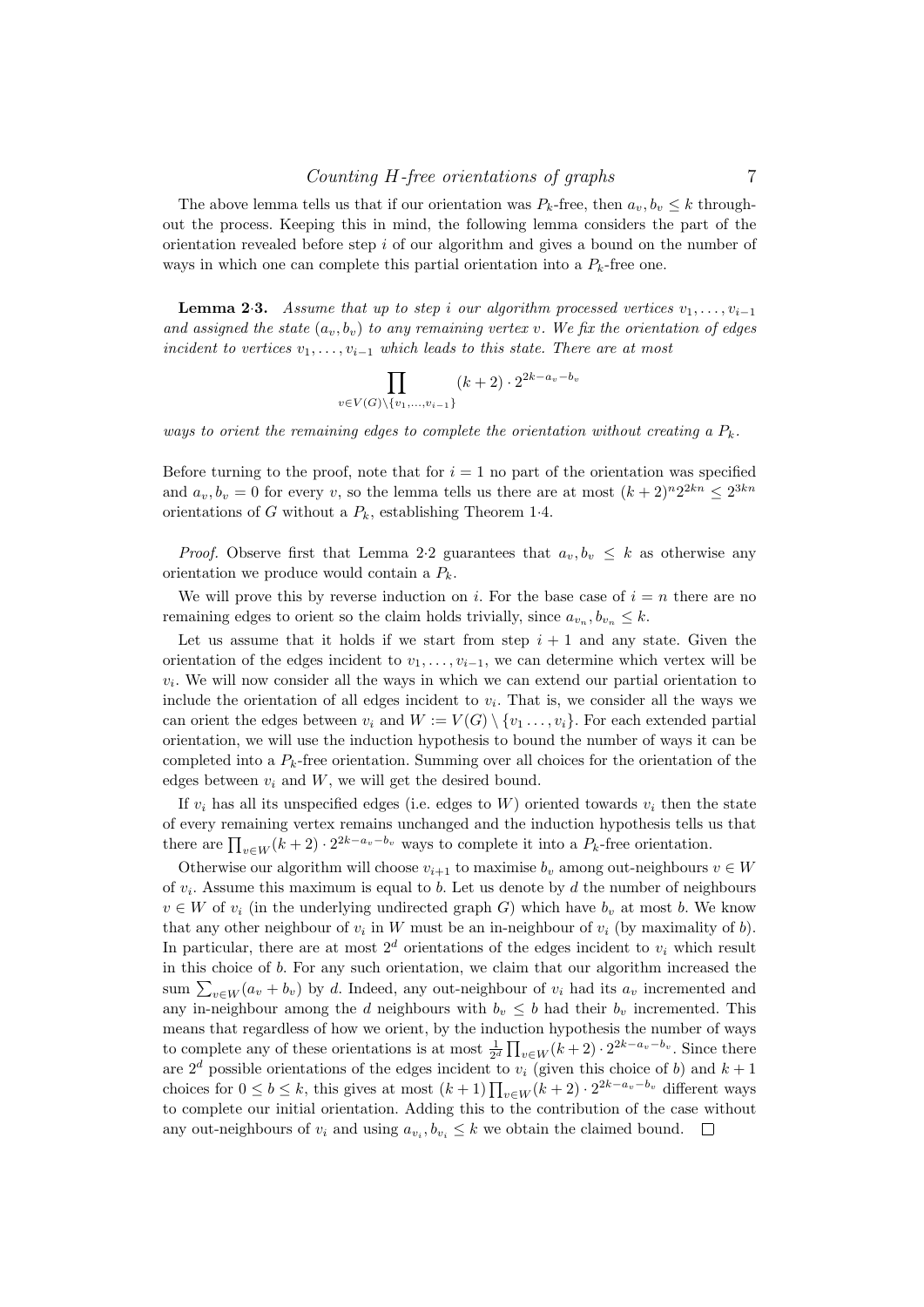

#### 2·3. General trees

In this section we will complete the proof of Theorem 1·5. As already discussed in Section 2.1, we always have  $D(n, H) \leq 2^{O(n \log n)}$  when H is an orientation of a forest. Let us now take  $G = K_{\lfloor n/2 \rfloor, \lfloor n/2 \rfloor}$  (with an extra isolated vertex if n is odd), and orient all its edges from one part of the bipartition to the other (say from left to right), except for a single perfect matching which we orient in the other direction. Observe first that there are  $\lfloor n/2 \rfloor! = 2^{\Omega(n \log n)}$  such orientations, since this is the number of choices for the matching that we have. As any such orientation of  $G$  is 1-almost antidirected, this shows that if H is not 1-almost antidirected then  $D(n, H) = 2^{\Theta(n \log n)}$ , as claimed in the second part of Theorem 1·5.

To establish the first part, we need to show that for any 1-almost antidirected forest H there are at most  $2^{O(n)}$  H-free orientations of any n-vertex graph. We will actually show that this holds for a certain universal oriented tree  $H$  which contains all  $k$ -vertex 1-almost antidirected oriented forests. We define this universal oriented tree recursively, layer by layer.

The starting point is the tree  $H_{1,t}$ , which is defined as follows. It has a root v which has one in-neighbour  $v_0$  and t out-neighbours  $v_1, \ldots, v_t$ . Furthermore,  $v_0$  has t in-neighbours and each of  $v_1, \ldots, v_t$  has a single out-neighbour and t in-neighbours in addition to v. See Figure 2 for an illustration. In our recursive definition it will be convenient to have another building block which we call  $H_{1,t}^-$  and which is obtained from  $H_{1,t}$  by deleting the subtree rooted at  $v_0$ . See Figure 3 for an illustration.  $H_{s,t}$  is now defined by taking  $H_{s-1,t}$  and appending a copy of  $H_{1,t}$  to every out-leaf<sup>1</sup>and a copy of  $H_{1,t}^-$  to every in-leaf. See Figure 4 for an illustration.

Observe first that  $H_{k,k}$  contains any 1-almost antidirected tree on k vertices. This is due to the fact that in  $H_{k,k}$  every non-leaf vertex at even depth has one in-neighbour and at least  $k$  out-neighbours and every vertex at odd depth has one out-neighbour and at least  $k$ in-neighbours, which allows one to simply greedily embed any 1-almost antidirected tree (starting from the root of  $H_{k,k}$  to ensure that a leaf of  $H_{k,k}$  is not encountered). Observe also that  $H_{k+1,k}$  contains any 1-almost antidirected *forest* on k vertices. This follows since if we remove the root and its neighbours, the remaining oriented graph contains many (at least k) pairwise vertex-disjoint subtrees which are isomorphic to  $H_{k,k}$ , and we can embed the 1-almost antidirected trees making up our 1-almost antidirected forest into separate ones. With this in mind, the following theorem is the key result we need to prove in order to establish the remaining case of Theorem 1·5.

**Theorem 2.4.** Let k, s, t be positive integers. Let  $G = (X, Y)$  be a bipartite graph on

 $1$  Recall that an out-leaf is a leaf whose only edge is oriented away from the leaf.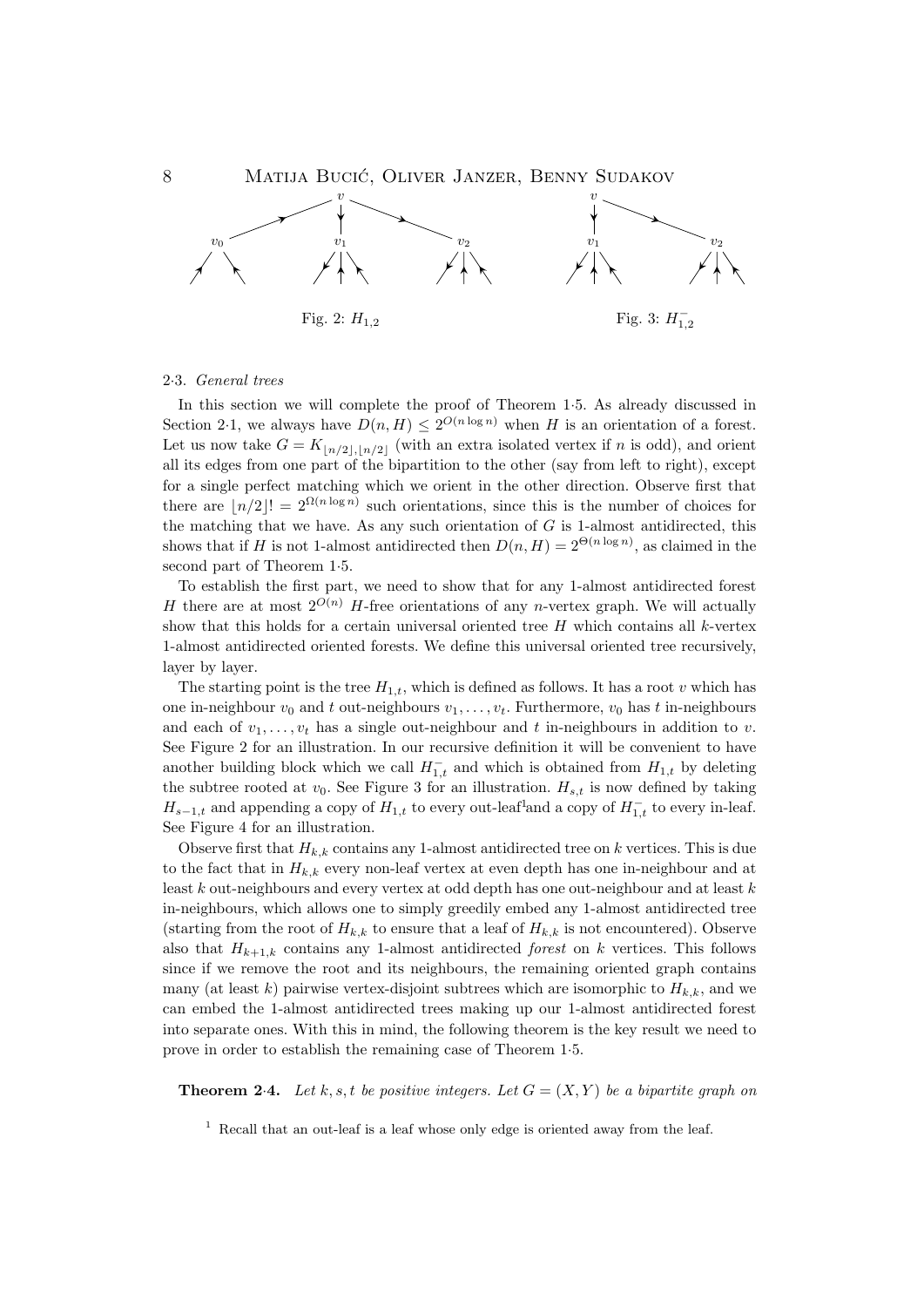

Fig. 4: Part of  $H_{2,2}$ 

n vertices. Then there are at most  $2^{O_{k,s,t}(n)}$  orientations of G which contain no  $H_{s,t}$  with the root in X and in which there are at most k out-edges from each  $y \in Y$ .

Here and below, the notation  $O_{k,s,t}$  means that the implied constant can depend on k, s and t. We will prove this theorem by induction on s. We will prove the case  $s = 1$ separately, as it will both serve as the base case and be useful in the induction step.

**Lemma 2.5.** Let k, t be positive integers. Let  $G = (X, Y)$  be a bipartite graph on n vertices. Then there are at most  $2^{O_{k,t}(n)}$  orientations of G which contain no  $H_{1,t}$  with the root in X and in which there are at most k out-edges from each  $y \in Y$ .

*Proof.* Set  $T := \max(|V(H_{1,t})|, kt) = O_{k,t}(1)$ .

Let D be an orientation of G which contains no  $H_{1,t}$  with the root in X and in which there are at most k out-edges from each  $y \in Y$ . Let  $Y_1 = Y$  and let  $X_1$  be the set of vertices in  $X$  which have at least one in-edge in  $D$ . Note that there are at most  $2^n$ possibilities for  $X_1$ . Let  $Y_2 \subseteq Y_1$  be the set of vertices in  $Y_1$  which have at least  $T + k$ neighbours in  $X_1$ . There are at most  $2^{(T+k)(|Y_1| - |Y_2|)}$  ways to orient the edges incident to  $Y_1 \setminus Y_2$ . Consider the subset  $X_2 \subseteq X_1$  consisting of vertices which have an in-neighbour in  $Y_2$ . Since every vertex  $y \in Y_1 \setminus Y_2$  has at most  $T + k$  neighbours in  $X_1$ , there are at most  $(T + k)(|Y_1| - |Y_2|)$  vertices in  $X_1$  which have a neighbour in  $Y_1 \setminus Y_2$ , and we can specify the subset of them which got removed from  $X_1$  to obtain  $X_2$  in at most  $2^{(T+k)(|Y_1|-|Y_2|)}$  many ways. We repeat as long as we can, i.e. until we obtain subsets  $X_{\ell} \subset X_1$  and  $Y_{\ell} \subset Y_1$  which have the following properties: every vertex of  $X_{\ell}$  has an in-neighbour in  $Y_\ell$  and every vertex in  $Y_\ell$  has at least  $T + k$  neighbours inside  $X_\ell$ . By the above counting, the number of possibilities for  $X_\ell, Y_\ell$  and the orientations of the edges incident to  $(X \setminus X_\ell) \cup (Y \setminus Y_\ell)$  is at most  $2^n \cdot 2^{2(T+k)|Y_1|} \leq 2^{n+2(T+k)n}$ .

If  $Y_\ell = \emptyset$ , then we have already revealed the entire orientation of G, so there are at most  $2^{n+2(T+k)n}$  such suitable orientations. Assume that  $Y_{\ell} \neq \emptyset$ . We claim that this, together with the assumption that any vertex in  $Y_\ell \subseteq Y$  has at most k out-neighbours in X, guarantees that we can find a copy of  $H_{1,t}$  in  $D[X_\ell \cup Y_\ell]$  with the root in  $X_\ell$ , which is a contradiction. Indeed, fix one edge incoming from  $Y_\ell$  at every vertex in  $X_\ell$ . These edges span vertex disjoint out-directed stars of size at most k with centres in  $Y_\ell$ . In particular, there are at least  $|X_{\ell}|/k$  centres. Since each centre has at least  $T + k$  neighbours in  $X_{\ell}$ , at most k of which can be out-neighbours, there are at least T in-neighbours. Since  $T \geq tk$ , this means that some vertex  $v \in X_\ell$  is an in-neighbour of at least t distinct centres  $v_1, \ldots, v_t$  of our out-stars. Picking one out-edge per star gives us an out-directed tree consisting of root  $v$  and  $t$  vertex-disjoint paths of length 2. Note also that it is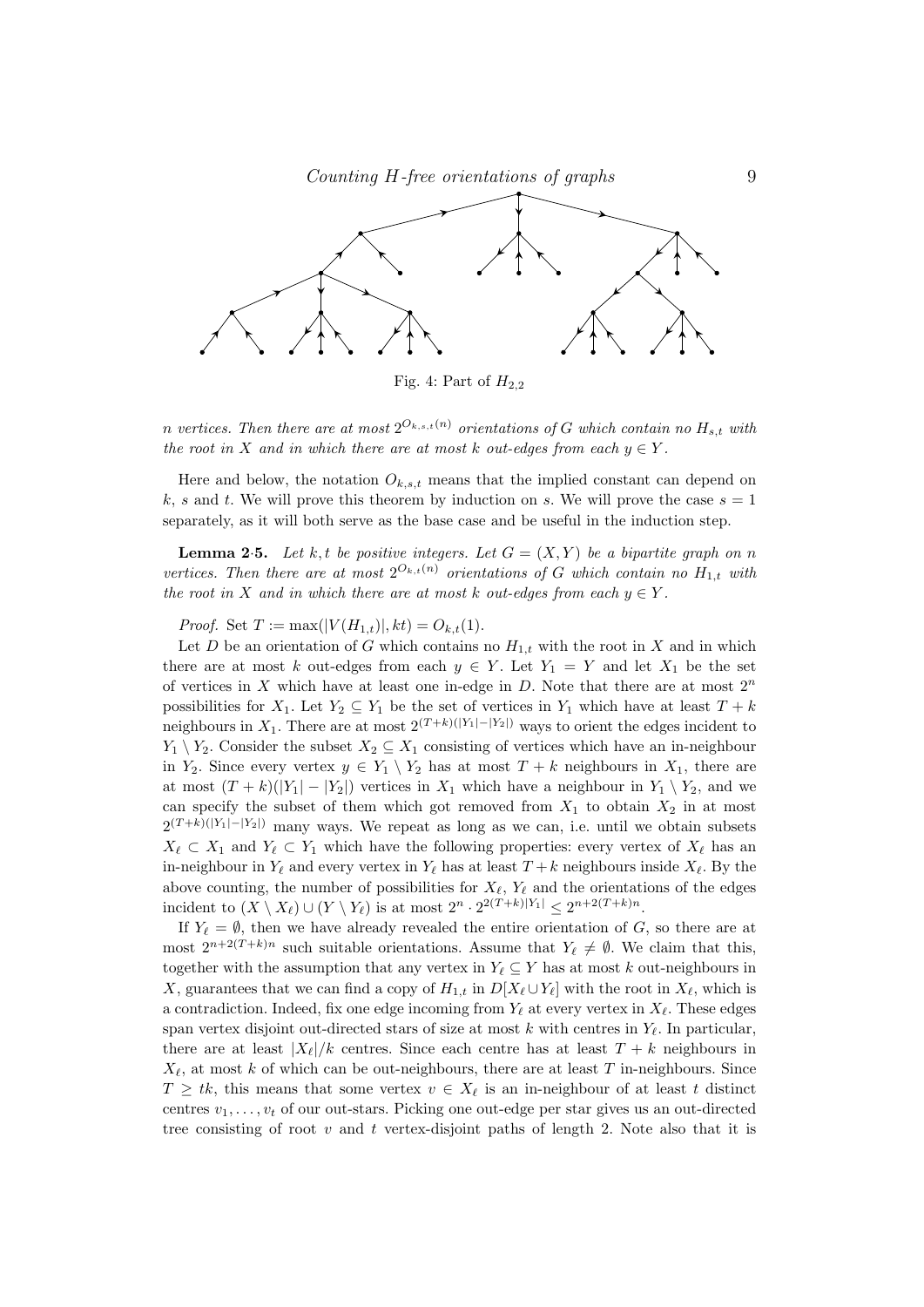guaranteed that there is an in-neighbour  $v_0 \in Y_\ell$  of v (which is distinct from  $v_1, \ldots, v_t$ since they are its out-neighbours). What remains to be done is to find  $t$  in-neighbours for each of  $v_0, \ldots, v_t$  which we can do greedily since each of them has at least  $T \geq |V(H_{1,t})|$ in-neighbours in  $X_{\ell}$ . So we found a copy of  $H_{1,t}$  as claimed, and are done.  $\square$ 

Let us now define the oriented tree  $H^*_{s,t,t'}$  by modifying  $H_{s,t}$  so that every vertex in the penultimate layer has t' instead of t out-leaves attached to it. Note that if  $t' \geq t$ , then  $H_{s,t'}$  contains  $H_{s,t,t'}^*$  as a subgraph.

In the induction step, we will use the following key lemma.

**Lemma 2.6.** For every k, s, t there exists  $t' = t'(k, s, t)$  as follows. Let  $D = (X, Y)$ be a bipartite oriented graph such that there are at most k out-edges from each  $y \in Y$ . Assume that D contains a copy of  $H^*_{s,t,t'}$  with the root in X and assume that each leaf in this copy is the root of an  $H_{1,t'}$ . Then D contains  $H_{s+1,t}$  with the root in X.

*Proof.* Throughout the proof, we assume that  $t'$  is sufficiently large.

Take a subgraph K in D which is isomorphic to  $H^*_{s,t,t'}$  with the root in X and in which every leaf is the root of an  $H_{1,t'}$ . Choose also a subgraph  $L(w)$  isomorphic to  $H_{1,t'}$ with root w for every leaf w in K. Observe that for every leaf w of K, w has a unique in-neighbour in  $L(w)$ , call this vertex  $f(w)$  and note that  $f(w) \in Y$ .

*Claim.* K has a subgraph  $K'$  isomorphic to  $H_{s,t}$  with the same root as K such that for every out-leaf w in K', the vertex  $f(w)$  is not in  $V(K')$ , and all these  $f(w)$ 's are distinct.

*Proof of Claim.* To get a subgraph of  $H^*_{s,t,t'}$  isomorphic to  $H_{s,t}$ , we need to keep t of the  $t'$  out-leaves for every vertex of the penultimate layer. We can do this one by one in an arbitrary order. We just need to pay attention that for each out-leaf  $w$  that we keep, the vertex  $f(w)$  should be different from every vertex that is already in  $K'$ , and moreover all the  $f(w)$ 's for different w's should be different. This can be done; indeed, every  $f(w)$ is in Y and every  $y \in Y$  has at most k out-edges in D, so at any point the number of forbidden choices for w is at most  $2|V(H_{s,t})| \cdot k$ , hence  $t' > 2|V(H_{s,t})| \cdot k$  suffices.  $\Box$ 

It remains to extend  $K'$  to a copy of  $H_{s+1,t}$ . For this, we need to "attach" a copy of  $H_{1,t}$  to each out-leaf in K', and we need to attach a copy of  $H_{1,t}^-$  to each in-leaf in K' in a way that all new vertices are distinct from each other and from the vertices of  $K'$ .

We begin by extending  $K'$  by joining  $f(w)$  to w for each out-leaf w of  $K'$ . By the above claim, all of these  $f(w)$ 's are distinct and disjoint from K'. Next for every leaf w of K' we want to append t vertex disjoint (apart from sharing the start vertex  $w$ ) paths of length 2 directed away from w. This can be done since  $L(w)$  gives us  $t' > |V(H_{s+1,t})|$ vertex disjoint paths of length  $2$  starting at  $w$ , so no matter how many vertices we already embedded we still have one of these paths available.

It remains to attach t in-neighbours to each vertex in the penultimate layer of our partial  $H_{s+1,t}$ . Since the vertices in the penultimate layer are in the middle layer of some  $L(w)$ , we know that each of these vertices has at least  $t'$  in-neighbours in D so once again we will always have enough of them available.  $\square$ 

*Proof of Theorem* 2.4 We will use induction on s. The case  $s = 1$  is Lemma 2.5. Assume now that we have verified the statement for  $s - 1$ . Let  $k, s, t$  be positive integers and let  $t' = t'(k, s - 1, t)$  from Lemma 2.6.

Let D be an  $H_{s,t}$ -free orientation of G with the property that there are at most k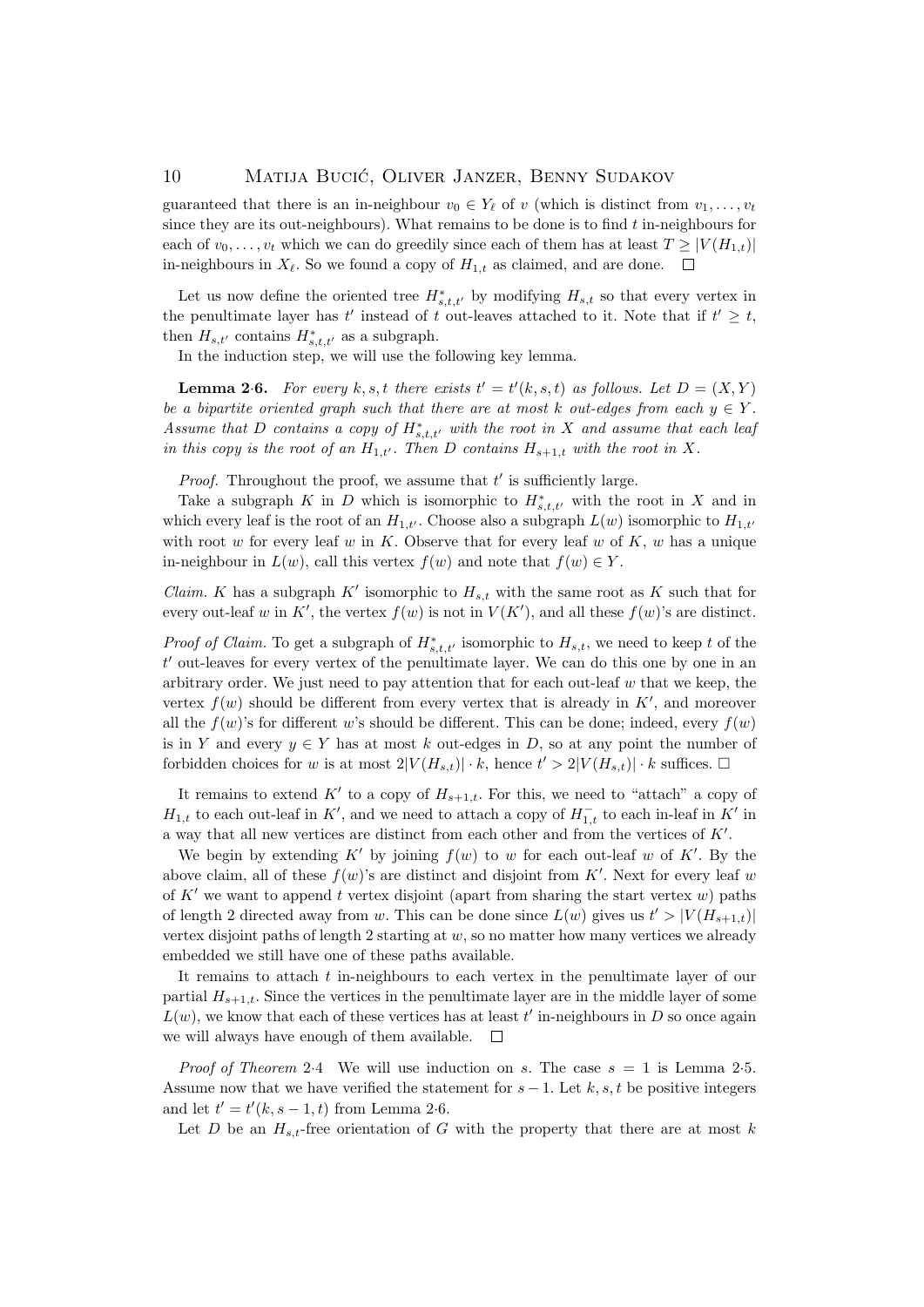out-edges from every  $y \in Y$ . Let  $X_1$  be the set of vertices in X which are roots of a copy of  $H_{1,t'}$  in D and let  $X_2 = X \setminus X_1$ . Clearly there are at most  $2^n$  possibilities for  $X_1$ . The oriented graph  $D[X_2 \cup Y]$  contains no  $H_{1,t'}$  with the root in  $X_2$ , so the number of possibilities for the orientation of  $G[X_2\cup Y]$  is at most  $2^{O_{k,t'}(n)}$  by Lemma 2·5. Moreover, since D is  $H_{s,t}$ -free, Lemma 2·6 implies that  $D[X_1 \cup Y]$  contains no copy of  $H_{s-1,t,t'}^*$ , and hence also no copy of  $H_{s-1,t'}$ , with the root in  $X_1$ . Then by induction there are at most  $2^{O_{k,s-1,t'}(n)}$  possibilities for the orientation of  $G[X_1\cup Y]$ . Combining all three upper bounds, the result follows.  $\Box$ 

Finally let us deduce the first part of Theorem 1·5.

Corollary 2.7. Let  $k \geq 1$ , let G be an n-vertex graph and let H be a k-vertex 1-almost antidirected forest. There are at most  $2^{O_k(n)}$  different H-free orientations of G.

*Proof.* The proof is by induction on k. For the base case note that the  $k \leq 2$  case is trivial. Let us now assume that the statement holds for forests with  $k-1$  vertices. We may w.l.o.g. assume that  $H$  has an in-leaf. Let  $H'$  denote the oriented forest obtained from H with this leaf removed. Given an orientation D of G, let X be the subset of  $V(G)$ consisting of vertices with out-degree at least k. There are  $2<sup>n</sup>$  different options for X. Let  $Y = V(G) \setminus X$ . Observe first that if we could find H' inside X then we could extend it to a copy of  $H$  in  $D$  since every vertex of  $X$  has out-degree at least  $k$ . This means that by induction there are at most  $2^{O_{k-1}(n)}$  many ways to orient the edges inside X. There are at most  $|Y|k \leq kn$  edges inside Y, so the edges inside Y can be oriented in at most  $2^{kn}$  many ways. Finally, the number of ways to orient the edges between  $X, Y$  in a way that any vertex in Y has at most k out-edges and without creating a copy of  $H_{k+1,k}$  is at most  $2^{O_k(n)}$  by Theorem 2·4. Since  $H \subseteq H_{k+1,k}$ , this completes the proof.  $\Box$ 

### 2·4. Odd cycles

We will assume some familiarity with the basic directed regularity lemma, the specific details needed are given in Section 2 of [3]. Since the use of regularity in our argument is essentially the same as in both  $\mathbf{3, 2}$ , we will not go into more technical details of these parts and will refer the reader to either of these papers, with the goal of making the key part of the argument easier to follow.

The following lemma says that if there are many orientations of G which are  $C_{2k+1}$ -free then G is not far from being bipartite. It is analogous to Lemma 2.1 in  $[3]$  which replaces  $C_{2k+1}$  with an arbitrary tournament.

**Lemma 2·8.** Let  $k \ge 1$  and  $\delta > 0$  there exists  $n_0 = n_0(\delta, k)$  such that if G is a graph of order  $n \geq n_0$  which has at least  $2^{\lfloor n^2/4 \rfloor}$  distinct  $C_{2k+1}$ -free orientations then there is a bipartition of  $V(G)$  with at most  $\delta n^2$  edges inside parts.

*Proof.* Let us fix  $0 < \varepsilon \ll \eta \ll \beta \ll \alpha \ll \delta$  as needed for various points of the upcoming argument.

Let  $\overrightarrow{G}$  be a  $C_{2k+1}$ -free orientation of G. We apply the directed regularity lemma to  $\overrightarrow{G}$  to obtain an  $\varepsilon$ -regular partition  $V(\overrightarrow{G}) = V_1 \cup ... \cup V_m$  (all  $V_i$ 's should have sizes as equal as possible, and all but  $\varepsilon m^2$  pairs  $(V_i, V_j)$  should satisfy that linear sized subsets have about the same density of edges in each direction as the density of edges between  $V_i, V_j$  in the same direction). We then consider a cluster (di)graph C of density  $\eta$  (its vertices are the parts of our partition and two parts are joined by a directed edge if they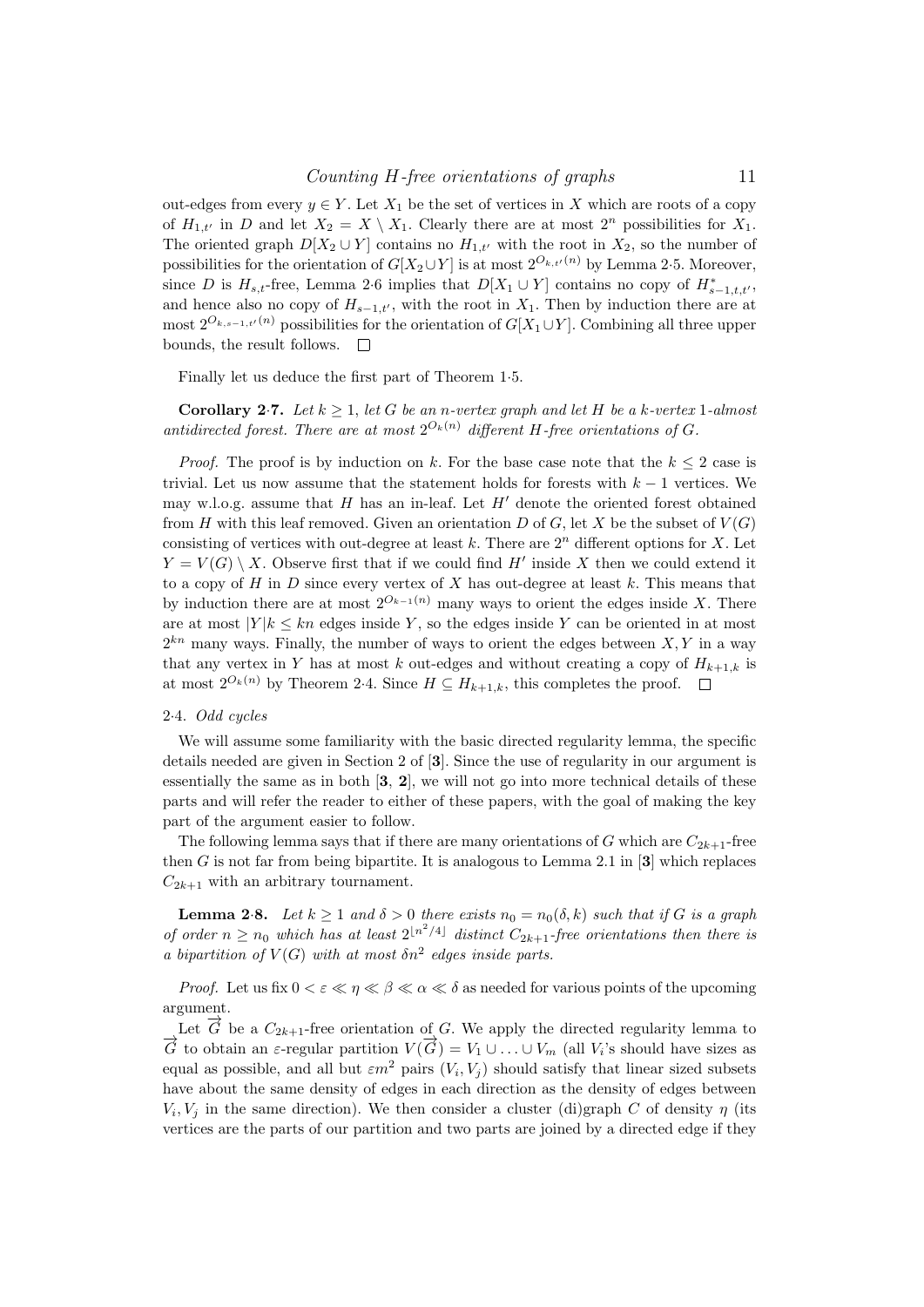

Fig. 5: Illustration of how we find  $C_5$ .

are  $\varepsilon$ -regular and the density of edges in the corresponding direction is at least  $\eta$ ). Note that C can have bidirected edges.

We first want to show that there exists some orientation  $\vec{G}$  for which the resulting cluster graph has at least  $m^2/4 - \beta m^2$  edges directed both ways. We claim that if this is not the case, then there would be too few (less than  $2^{\lfloor n^2/4 \rfloor}$ ) orientations possible. Since the regularity lemma guarantees that  $m \leq M = M(\varepsilon)$ , there are at most  $M^n$  choices for the  $\varepsilon$ -regular partition  $P$ , at most  $2^{\binom{M}{2}}$  choices for which pairs are  $\varepsilon$ -regular and  $4^{\binom{M}{2}}$ choices for C. In total there are at most  $M^{n}2^{3M^{2}/2}$  choices for P, regular pairs and C. Let us now bound how many orientations could give rise to a fixed choice. There are few edges inside parts of our fixed  $P$  and between non- $\varepsilon$ -regular pairs (at most  $\varepsilon n^2$  in both cases) and each edge may be oriented in two ways, so the total contribution of these edges to the number of orientations is at most a factor of  $2^{2\epsilon n^2}$ . For any  $\epsilon$ -regular pair  $(V_i, V_j)$  which is not an edge of C in one of the directions, there are at most about  $\eta n^2/m^2$  directed edges in that direction. An easy estimate tells us that the edges between  $V_i$  and  $V_j$  can be oriented like this in at most  $2^{c_n n^2/m^2}$  many ways where  $c_\eta \to 0$  as  $\eta \to 0$ and  $c_{\eta}$  only depends on  $\eta$ . Since there are at most  $m^2$  such pairs  $(V_i, V_j)$ , orienting edges between them contributes at most a factor of  $2^{c_n n^2}$  to the total number of orientations. Finally, for any edge of C directed both ways, there are at most  $2^{(n/m)^2}$  orientations of the edges between the corresponding pair of parts, but since we are assuming that  $C$  has at most  $m^2/4 - \beta m^2$  such edges, they contribute at most a factor of  $2^{n^2/4-\beta n^2}$  to the total number of orientations. Putting it all together we get at most

$$
M^{n}2^{3M^2/2} \cdot 2^{2\varepsilon n^2} \cdot 2^{c_{\eta}n^2} \cdot 2^{n^2/4 - \beta n^2}
$$

orientations. Choosing *n* to be small enough compared to  $\beta$  gives us a contradiction to having at least  $2^{\lfloor n^2/4 \rfloor}$  orientations.

Let now  $\overrightarrow{G}$  be an orientation for which the resulting cluster graph C has at least  $m^2/4 - \beta m^2$  edges directed both ways. We claim that C can not contain a bidirected triangle missing only a single directed edge<sup>2</sup>as otherwise  $\vec{G}$  would contain a  $C_{2k+1}$ . This is a consequence of a standard embedding lemma. One can easily deduce it from the classical (undirected) embedding lemma (see e.g. Lemma 2.1 in [18]) by first refining the partition (splitting each part into  $k$  parts of size as equal as possible, which preserves the regularity while density drops to at worst  $\eta - \varepsilon \geq \eta/2$ ) then only keeping edges in the desired direction, and applying the usual embedding lemma; see Figure 5 for an illustration.

In particular, this tells us that the graph consisting only of the bidirected edges of  $C$  is

<sup>&</sup>lt;sup>2</sup> In fact even having an oriented triangle with one bidirected edge would suffice, but this does not seem to be more useful.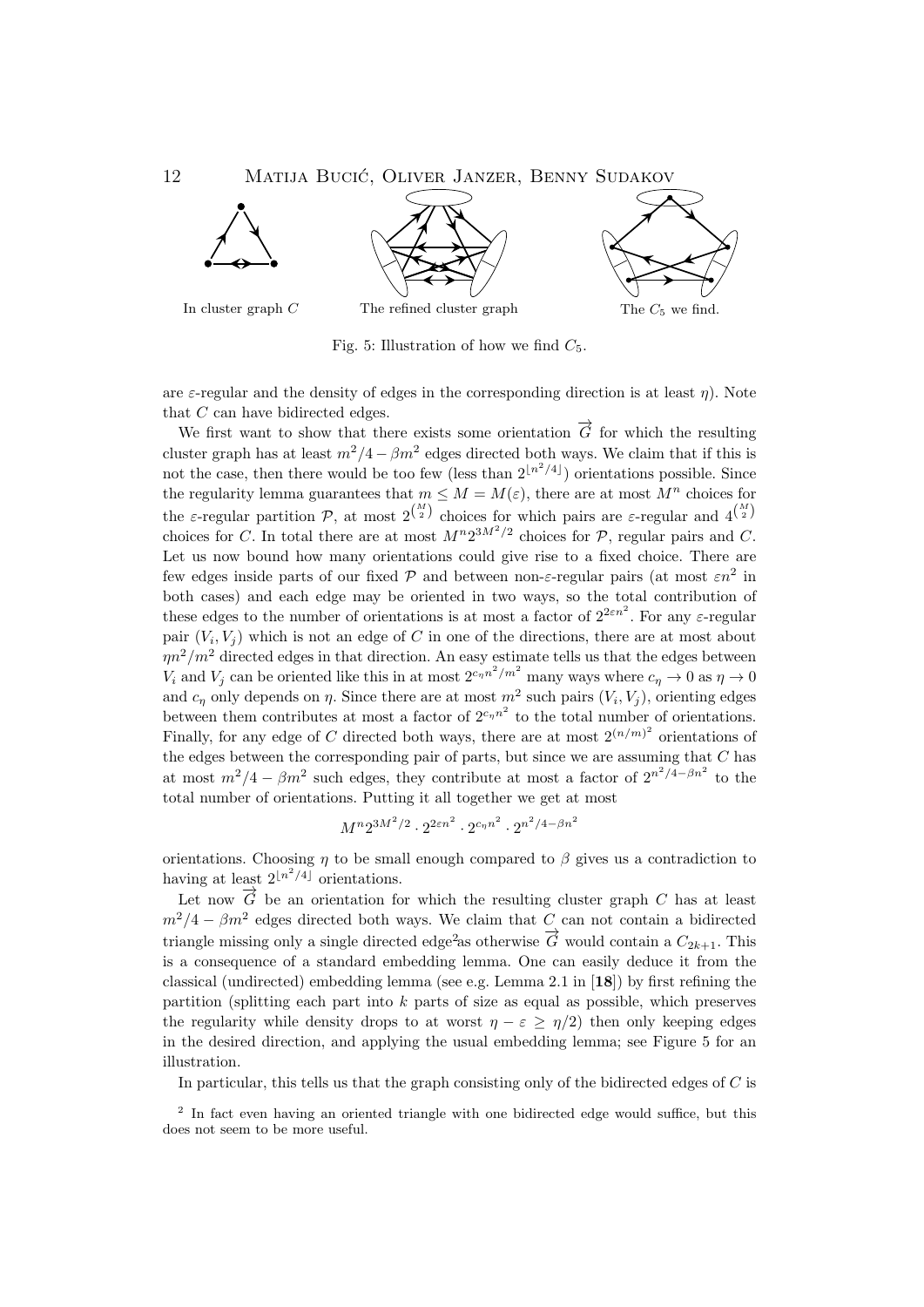## Counting H-free orientations of graphs 13

both triangle-free and has at least  $m^2/4 - \beta m^2$  edges. The stability theorem of Simonovits [25] shows that there is a bipartition  $V(C) = W_1 \cup W_2$  with at most  $\alpha m^2$  bidirected edges within a part (using that  $\alpha \gg \beta$ ). Hence, the bipartite subgraph consisting of the bidirected edges of C between  $W_1$  and  $W_2$  has at least  $m^2/4 - (\beta + \alpha)m^2$  edges. If C had in addition more than  $8(\alpha + \beta)m^2$  directed edges inside parts, we would find a bidirected triangle with one directed edge removed in C. Indeed, more than  $4(\alpha + \beta)m^2$  of these additional edges must be inside a single part, say  $W_1$ , and we can pass to a bipartite subgraph of size more than  $2(\alpha+\beta)m^2$  within  $W_1$ . Taking into account these edges might also be bidirected there are more than  $(\alpha + \beta)m^2$  distinct pairs spanning a directed edge. These edges together with the bidirected edges between  $W_1$  and  $W_2$  make a subgraph of C with more than  $m^2/4$  edges, so by Mantel's theorem they give a triangle. This triangle has at most one edge inside  $W_1$  (since the edges we used inside  $W_1$  form a bipartite graph), so it has at least two bidirected edges, as desired.

It follows from the above that there are at most  $\alpha m^2 + 8(\alpha + \beta)m^2$  edges of C inside  $W_1$ and  $W_2$ . Remove all edges of G which correspond to such edges of C. Moreover, remove all edges within  $V_i$ 's and between pairs  $(V_i, V_j)$  corresponding to non-edges in C. The remaining subgraph of G is bipartite (with the parts being the union of  $V_i$ 's corresponding to  $W_1$  and to  $W_2$ ). Since there are at most  $\varepsilon n^2$  edges within  $V_i$ 's, at most  $\varepsilon n^2$  edges between non-ε-regular pairs and at most  $2\eta n^2$  edges between ε-regular pairs which are non-edges in C, we have in total removed at most  $(\alpha+8(\alpha+\beta))n^2+\varepsilon n^2+\varepsilon n^2+2\eta n^2\leq \delta n^2$ edges, as desired.  $\square$ 

The following lemma replaces the embedding Lemma 3.1 of [3]. Let us introduce some notation for convenience. Given an oriented graph  $D$  and an integer  $k$ , we say that a pair of disjoint subsets  $W_1, W_2 \subseteq V(D)$  with  $|W_i| \geq 2k$  is k-rich if for any  $X_i \subseteq W_i, |X_i| \geq$  $|W_i|/20$ , D has at least  $\frac{1}{10}|X_1||X_2|$  edges from  $X_1$  to  $X_2$ , as well as at least  $\frac{1}{10}|X_1||X_2|$ edges from  $X_2$  to  $X_1$ .

**Lemma 2·9.** Let D be an oriented graph and let  $W_1, W_2 \subseteq V(D)$  be a k-rich pair. Then one can find a directed path of length 2k in the bipartite oriented graph  $D[W_1, W_2]$ starting and ending in  $W_1$ .

*Proof.* We iteratively find our directed path. Assume that for some  $i \leq k$ , we have found a path  $v_1v_2 \ldots v_{2i-1}$  and a subset  $V_{2i-1} \subseteq W_2 \setminus \{v_2, v_4, \ldots, v_{2i-2}\}$  of at least  $|W_2|/20$  outneighbours of  $v_{2i-1}$ . Then since D has at least  $\frac{1}{10}|V_{2i-1}||W_1 \setminus \{v_1, v_3, \ldots, v_{2i-1}\}|$  edges oriented from  $V_{2i-1}$  to  $W_1 \setminus \{v_1, v_3, \ldots, v_{2i-1}\}\$ , there must be a vertex  $v_{2i}$  in  $V_{2i-1}$  with a set  $V_{2i}$  of at least  $(|W_1| - k)/10 \ge |W_1|/20$  out-neighbours in  $W_1 \setminus \{v_1, v_3, \ldots, v_{2i-1}\}.$ Repeating from the other side completes the iteration. After  $k$  iterations, we find the desired path.  $\square$ 

We now turn to the proof of the main result in this section.

*Proof of Theorem 1.1* Let  $n_0 = n_0(\delta^2, k)$  be given by Lemma 2.8 applied with  $\delta^2$  in place of  $\delta$ , for some sufficiently small  $\delta$ .

Let us take a graph G on  $n > n_0^2 + n_0$  vertices which has at least  $2^{\lfloor n^2/4\rfloor + m} C_{2k+1}$ -free orientations for some  $m \geq 0$ . We will show that if G is not the Turán graph, then either we can find a vertex v such that  $G\setminus v$  has at least  $2^{\lfloor (n-1)^2/4\rfloor+m+1} C_{2k+1}$ -free orientations or we can find distinct vertices u and v such that  $G \setminus \{u, v\}$  has at least  $2^{\lfloor (n-2)^2/4\rfloor+m+2}$  $C_{2k+1}$ -free orientations. We then iterate (note that no subgraph we consider can any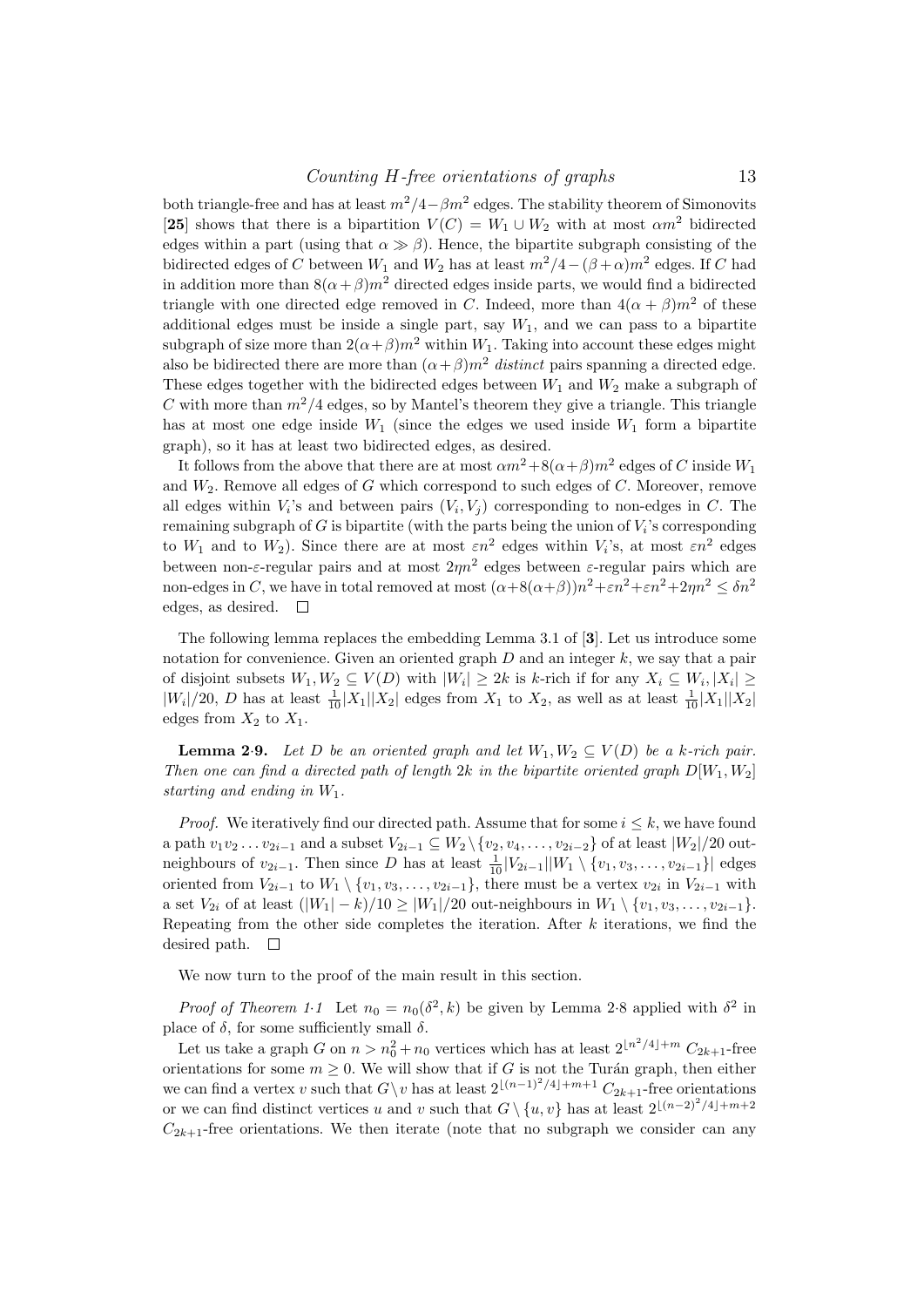longer be a Turán graph since it has too many orientations, so also edges) as long as our graph has at least  $n_0$  vertices. When we stop, we obtain a graph with less than  $n_0$ vertices which has at least  $2^{n_0^2}$  orientations, which is impossible, since it has at most  $n_0^2/2$ edges.

Let us assume that G is not the Turán graph on  $n \geq n_0$  vertices and proceed to find a suitable vertex v.

Every vertex needs to have degree at least  $\lfloor n/2 \rfloor$  as otherwise its edges contribute at most a factor of  $2^{\lfloor n/2\rfloor-1}$  to the number of orientations so it would immediately work as our vertex v above.

Let  $V_1, V_2$  form a bipartition of  $V(G)$  which minimises the number of edges within parts. Since  $n \geq n_0$ , by Lemma 2.8 we have at most  $\delta^2 n^2$  edges within parts. This implies  $|V_1|, |V_2| \leq (1/2 + \delta)n$  as otherwise G would have less than  $n^2/4$  edges, so too few orientations. Similarly, there can be at most  $\delta^2 n^2$  edges missing between parts.

We first claim that there can be only few orientations for which there exists a pair of disjoint subsets  $X_1 \subseteq V_1, X_2 \subseteq V_2$ , both of size at least  $2\delta n$ , which have at most  $|X_1||X_2|/10$  edges directed from  $X_1$  to  $X_2$ . The number of such orientations of edges between  $X_1, X_2$  is at most

$$
\sum_{i=0}^{|X_1||X_2|/10}\binom{e(X_1,X_2)}{i}\leq \sum_{i=0}^{|X_1||X_2|/10}\binom{|X_1||X_2|}{i}\leq 2^{|X_1||X_2|/2},
$$

where  $e(X_1, X_2)$  stands for the number of edges between  $X_1$  and  $X_2$ . Since the total number of edges is at most  $n^2/4 + \delta^2 n^2$ , there are at most  $2^{n^2/4+\delta^2 n^2 - |X_1||X_2|/2} \leq 2^{n^2/4 - \delta^2 n^2}$ such orientations of the whole graph. Since we can choose  $X_1$  and  $X_2$  in at most  $2^{2n}$ many ways, there can be at most  $2^{2n} \cdot 2^{n^2/4 - \delta^2 n^2} \leq 2^{\lfloor n^2/4 \rfloor - 1}$  orientations for which such a pair  $X_1, X_2$  exists.

Let us now consider only  $C_{2k+1}$ -free orientations such that for any pair of disjoint subsets  $X_1, X_2$  of size at least  $2\delta n$ , there are at least  $|X_1||X_2|/10$  edges oriented from  $X_1$ to  $X_2$  and also from  $X_2$  to  $X_1$ . Then any pair of subsets, both of size at least  $40\delta n$ , is krich. We call such an orientation relevant and by the above counting and our assumption on the number of  $C_{2k+1}$ -free orientations of G, there are at least  $2^{\lfloor n^2/4\rfloor+m}-2^{\lfloor n^2/4\rfloor-1}\geq$  $2^{\lfloor n^2/4\rfloor+m-1}$  relevant orientations.

**Case 1.** Some vertex v has at least  $800\delta n$  neighbours in its own part, say  $V_1$ .

Note that v must have at least  $800\delta n$  neighbours in  $V_2$  as well, by maximality of the number of edges between  $V_1$  and  $V_2$ . If in a relevant orientation v has at least  $40\delta n$ out-neighbours and at least  $40\delta n$  in-neighbours belonging to different parts, then since these sets make a k-rich pair we can use Lemma 2.9 to find a path of length  $2k - 1$  and join it with v to give a  $C_{2k+1}$ , a contradiction. This means that at least 2 out of the 4 sets: out-neighbours of v in  $V_1$ , in-neighbours of v in  $V_1$ , out-neighbours of v in  $V_2$  and in-neighbours of v in  $V_2$  need to have size at most  $40\delta n$ . These two parts can not belong to the same  $V_i$  or be of different types in different parts. The only remaining option is for v to have at most  $80\delta n$  in-neighbours or at most  $80\delta n$  out-neighbours. In particular, its edges may be oriented in such a way in at most

$$
2\sum_{i=0}^{80\delta n} \binom{d(v)}{i} \le 2\sum_{i=0}^{d(v)/10} \binom{d(v)}{i} \le 2^{0.49d(v)} \le 2^{0.49n}
$$

many ways, where  $d(v) \leq n$  denotes the degree of v in G. In other words  $G \setminus \{v\}$  must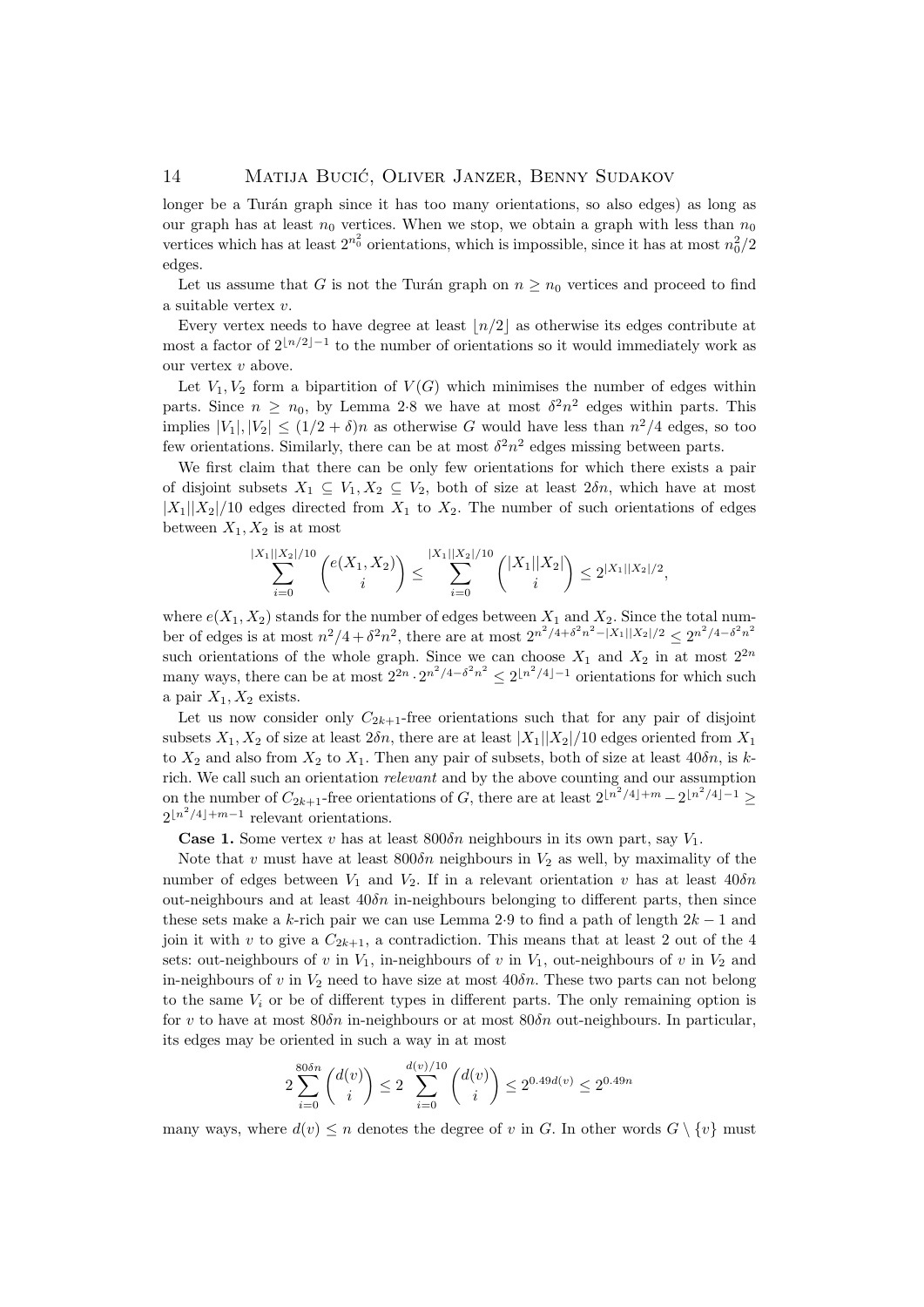have at least

$$
2^{\lfloor n^2/4\rfloor+m-1-0.49n}\geq 2^{\lfloor (n-1)^2/4\rfloor+m+1}
$$

 $C_{2k+1}$ -free orientations, as desired.

**Case 2.** Every vertex of G has at most  $800\delta n$  neighbours in its own part.

Since G is not the Turán graph there must exist an edge uv inside a part, say in  $V_2$ . Both u and v have at least  $n/2-800\delta n \geq n/3$  neighbours in  $V_1$ , in particular they have  $d(u, v) \ge n/8$  common neighbours in  $V_1$  since parts have size at most  $n/2 + \delta n$ . If in a relevant orientation uv is an edge, then the set  $W_1$  of out-neighbours of v in  $V_1$  which are also in-neighbours of u has size at most  $40\delta n$ . This is due to Lemma 2.9 (applied with  $W_1$  and  $W_2 = V_2 \setminus \{u, v\}$  which allows us to find a path of length  $2k - 2$  starting and ending in  $W_1$ , which in turn can be completed into a  $C_{2k+1}$  using uv. This will severely reduce the number of possible orientations of edges incident to  $u$  or  $v$ . More precisely, the edges from  $u$  and  $v$  to their common neighbours can be oriented in at most

$$
\sum_{i=0}^{40\delta n} \binom{d(u,v)}{i} \cdot 4^i \cdot 3^{d(u,v)-i} \le 41\delta n \cdot \binom{d(u,v)}{40\delta n} \cdot 4^{40\delta n} \cdot 3^{d(u,v)-40\delta n} \le 4^{0.99d(u,v)}.
$$

The same bound analogously holds if  $vu$  is the edge instead. In particular, there are at most

$$
2^{d(u)+d(v)-0.02d(u,v)}\leq 2^{n-n/1000}
$$

possible orientations of edges incident to  $u$  or  $v$  (we are using that both  $u$  and  $v$  have degree at most  $n/2 + \delta n + 800\delta n$  and that  $\delta$  is small). In particular, the total number of orientations of  $G \setminus \{u, v\}$  is at least

$$
2^{\lfloor n^2/4\rfloor+m-1}/2^{n-n/1000} \ge 2^{\lfloor (n-2)^2/4\rfloor+m+2}
$$

and we are done.  $\Box$ 

#### 3. Concluding remarks and open problems

A classical result of Erdős and Gallai [12] states that  $\text{ex}(n, P_k) \leq \frac{(k-1)n}{2}$  $\frac{-1}{2}$  and this is tight when k divides n. (With a slight abuse of notation, here  $P_k$  refers to the unoriented path of length k.) The tightness of this bound implies that  $D(n, P_k) \geq 2^{\frac{(k-1)n}{2}}$  when k divides n, showing that our Theorem 1·4 is tight up to an absolute constant factor in the exponent. Our bound coming from Lemma 2.3 is actually slightly better than  $2^{3kn}$ . namely  $2^{(1+o_k(1))2kn}$ , where  $o_k(1) \to 0$  as  $k \to \infty$ . It seems not too hard to improve the constant further. We pose the following question.

**Question 3.1.** Let k be a positive integer. Does there exist  $n_0 = n_0(k)$  such that for every  $n \geq n_0$ , we have  $D(n, P_k) \leq 2^{\frac{(k-1)n}{2}}$ ?

We were able to answer the question in the affirmative for  $k \leq 3$ . For general k, proving an upper bound of the form  $2^{(1+o_k(1))kn/2}$  would already be interesting.

Turning to general oriented forests H, we have seen that  $D(n, H) = 2^{\Theta(\text{ex}(n, F) \log n)}$ when H is not 1-almost antidirected (as before,  $F$  is the underlying undirected graph). We also proved that the logarithmic factor is not present when  $H$  is 1-almost antidirected. However, even in that case,  $D(n, H)$  need not be very close to  $2^{\text{ex}(n, F)}$  as the following example shows. Let H be the oriented star on  $k+1$  vertices whose edges are all oriented out from the centre. The underlying undirected graph has Turán number about  $\frac{(k-1)n}{2}$ . On the other hand, we claim that for every  $\varepsilon > 0$  there exists k such that for all sufficiently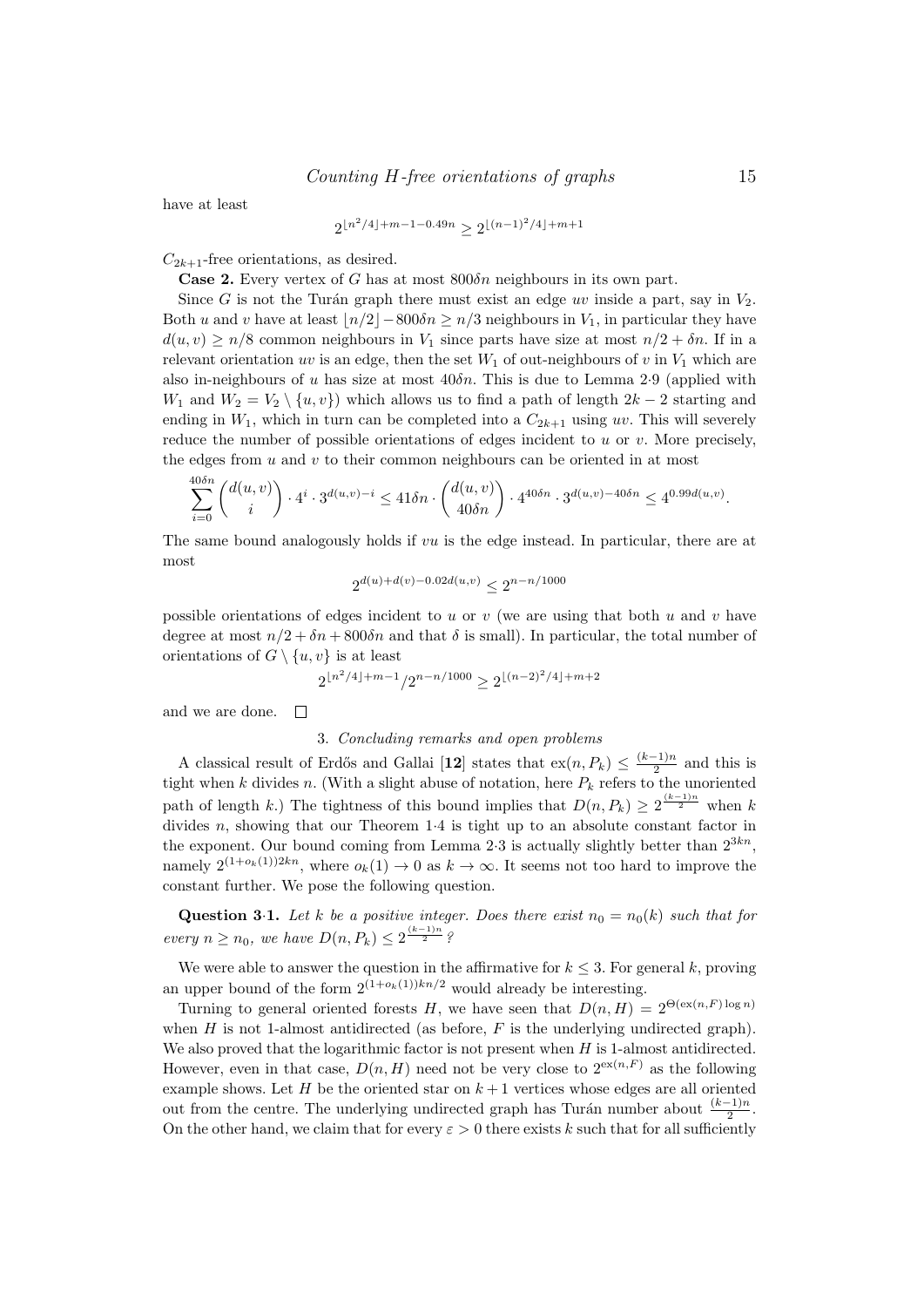large n, we have  $D(n, H) \geq 2^{(1-\varepsilon)kn}$ . Indeed, given  $\varepsilon > 0$ , let k be large and take a  $(1-\frac{\varepsilon}{2})2k$ -regular graph  $G_0$  on  $2k$  vertices. If k is large enough, using standard Chernoff estimates we can show that in a random orientation of  $G_0$  the out-degree of every vertex is at most  $(1 - \frac{\varepsilon}{4})k$  and in particular the orientation is H-free, with probability at least 1/2. Hence, there are at least  $\frac{1}{2}2^{(1-\frac{\varepsilon}{2})2k^2} \geq 2^{(1-\varepsilon)k|V(G_0)|}$  H-free orientations of  $G_0$ . So for large *n* we can take G to be the union of  $\frac{n}{2k}$  vertex-disjoint copies of  $G_0$ , and then  $D(G, H) \geq 2^{(1-\varepsilon)kn}$ .

However, it remains possible that there exists an absolute constant  $C$  such that for every 1-almost antidirected oriented tree H there exists  $n_0 = n_0(H)$  such that for all  $n \geq n_0$ , we have  $D(n, H) \leq 2^{C \exp(n, F)}$ .

Turning to non-bipartite underlying graphs, Proposition 1.2 shows that  $\log_2 D(n, H)$  is asymptotically  $ex(n, F)$  in this case. On the other hand, one can construct non-bipartite examples for which  $D(n, H) > 2^{\alpha(x,F)}$  even for arbitrarily large *n*. For example, let F be the complete bipartite graph  $K_{5,5}$  with a path of length 4 placed in one of the parts. Moreover, let  $H$  be an orientation of  $F$  in which every vertex has at least two out-neighbours and at least two in-neighbours in the other part and in which the path of length 4 is oriented in a not 1-almost antidirected way (see Figure 1 for such an orientation of the path). Then  $ex(n, F) = \frac{n^2}{4} + O(n)$ , but if G is the complete tripartite graph with parts of size  $n/2$ ,  $n/4$ ,  $n/4$ , then  $D(G, H) \geq 2^{n^2/4} \cdot \left(\frac{n}{4}\right)!$ , which shows that  $D(n, H) > 2^{\text{ex}(n, F)}$ .

One might also try to determine  $D(n, H)$  more precisely when H is a forest which is not 1-almost antidirected. Here it was observed by Alon that if the maximum degree of the forest H is d, then  $\log D(n, H) = O(nd \log n)$  (now the implied constant does not depend on  $H$ ). On the other hand, by an obvious modification of our lower bound construction, one can show that there are oriented trees with maximum degree  $d$  such that  $\log D(n, H) = \Omega(nd \log n)$ . This determines  $\log D(n, H)$  up to an absolute constant factor for many, but not for all, non 1-almost antidirected forests H.

Acknowledgements. We are grateful to Noga Alon and Rob Morris for helpful comments on a draft of this paper. We also thank the anonymous referee for many useful suggestions which improved the presentation.

#### REFERENCES

- [1] P. Allen, Y. Kohayakawa, G.O. Mota, and R.F. Parente, On the number of orientations of random graphs with no directed cycles of a given length, The Electronic Journal of Combinatorics (2014), P1–52.
- [2] N. Alon, J. Balogh, P. Keevash, and B. Sudakov, The number of edge colorings with no monochromatic cliques, J. London Math. Soc. (2) 70 (2004), no. 2, 273–288.
- [3] N. Alon and R. Yuster, The number of orientations having no fixed tournament, Combinatorica 26 (2006), no. 1, 1–16.
- [4] P. Araújo, F. Botler, and G.O. Mota, Counting graph orientations with no directed triangles, preprint arXiv:2005.13091 (2020).
- [5] J. Balogh, A remark on the number of edge colorings of graphs, European Journal of Combinatorics 27 (2006), no. 4, 565–573.
- [6] J. Balogh, B. Bollobás, and M. Simonovits, The number of graphs without forbidden subgraphs, J. Combin. Theory Ser. B 91 (2004), no. 1, 1–24.
- [7] J. Balogh and W. Samotij, The number of  $K_{m,m}$ -free graphs, Combinatorica 31 (2011), no. 2, 131–150.
- [8]  $\frac{[8]}{[9]}$   $\frac{[8]}{[1]}$ , The number of  $K_{s,t}$ -free graphs, J. Lond. Math. Soc. (2) 83 (2011), no. 2, 368–388.<br>[9] J. Bondy and M. Simonovits, *Cycles of even length in graphs*, Journal of Combinatorial
- J. Bondy and M. Simonovits, Cycles of even length in graphs, Journal of Combinatorial Theory, Series B 16 (1974), no. 2, 97–105.